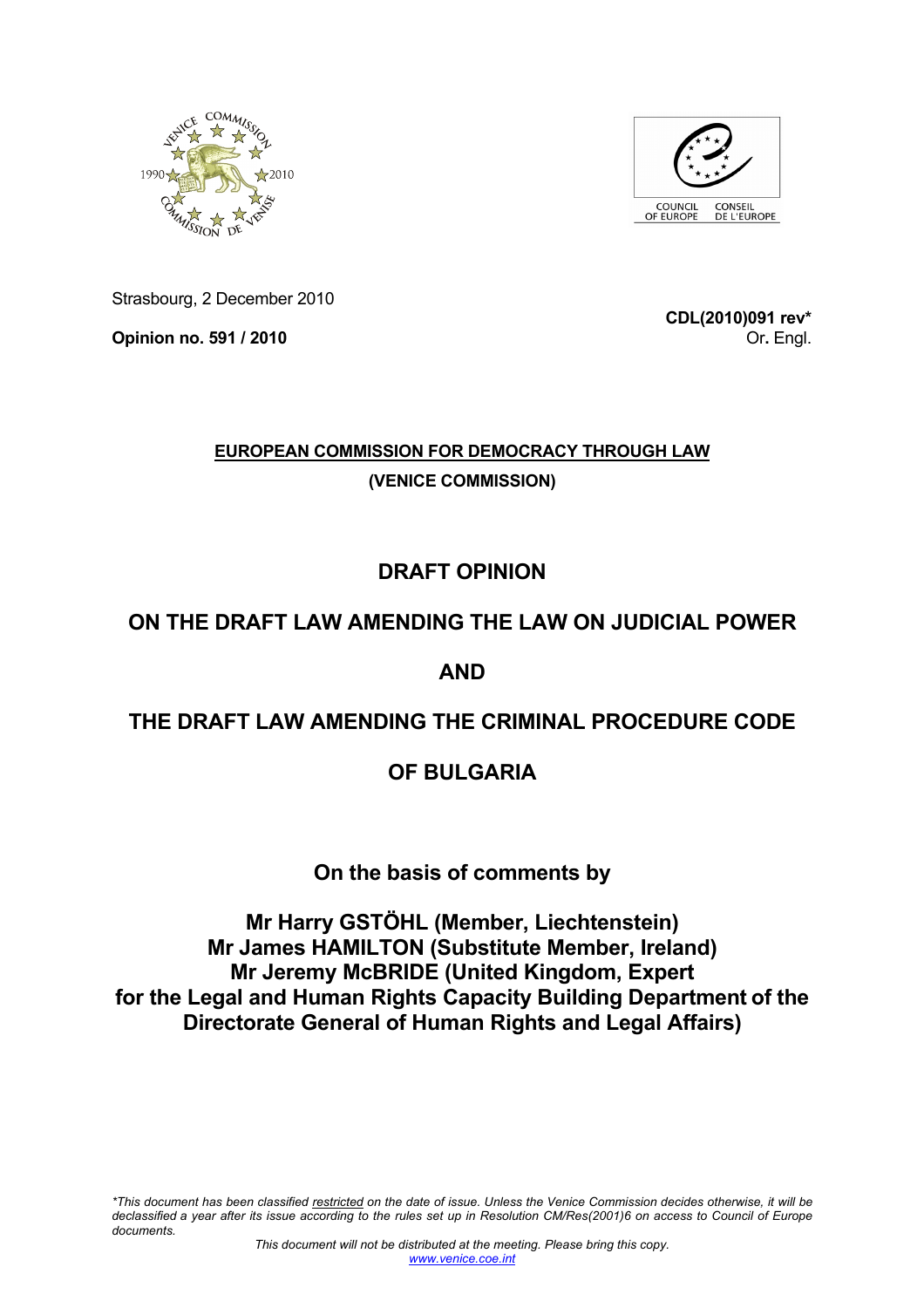## **TABLE OF CONTENTS**

| I.   |                                                                                               |
|------|-----------------------------------------------------------------------------------------------|
| Ш.   |                                                                                               |
| III. |                                                                                               |
| IV.  |                                                                                               |
| V.   | The two different versions of the draft Law amending the Criminal Procedure Code  9           |
|      | Jurisdiction                                                                                  |
|      | Use of special means of surveillance (this section is not relevant to the second draft Law on |
|      |                                                                                               |
|      | Examination of witnesses (this section has been dropped in the second draft Law on CPC        |
|      | and the possibility of examining anonymous witnesses was left to the ordinary criminal        |
|      | . 13                                                                                          |
|      | Disclosure of bank secret and tax and social security information (this section has been      |
|      |                                                                                               |
|      |                                                                                               |
|      | Procedural rules (the second draft Law on CPC has kept very few special rules of procedure    |
|      | in order to really keep the specialised courts a part of the judicial system)15               |
|      | Appeals (all reference to a specific procedure has been dropped by the second draft Law on    |
|      |                                                                                               |
|      |                                                                                               |
|      |                                                                                               |
| VI.  |                                                                                               |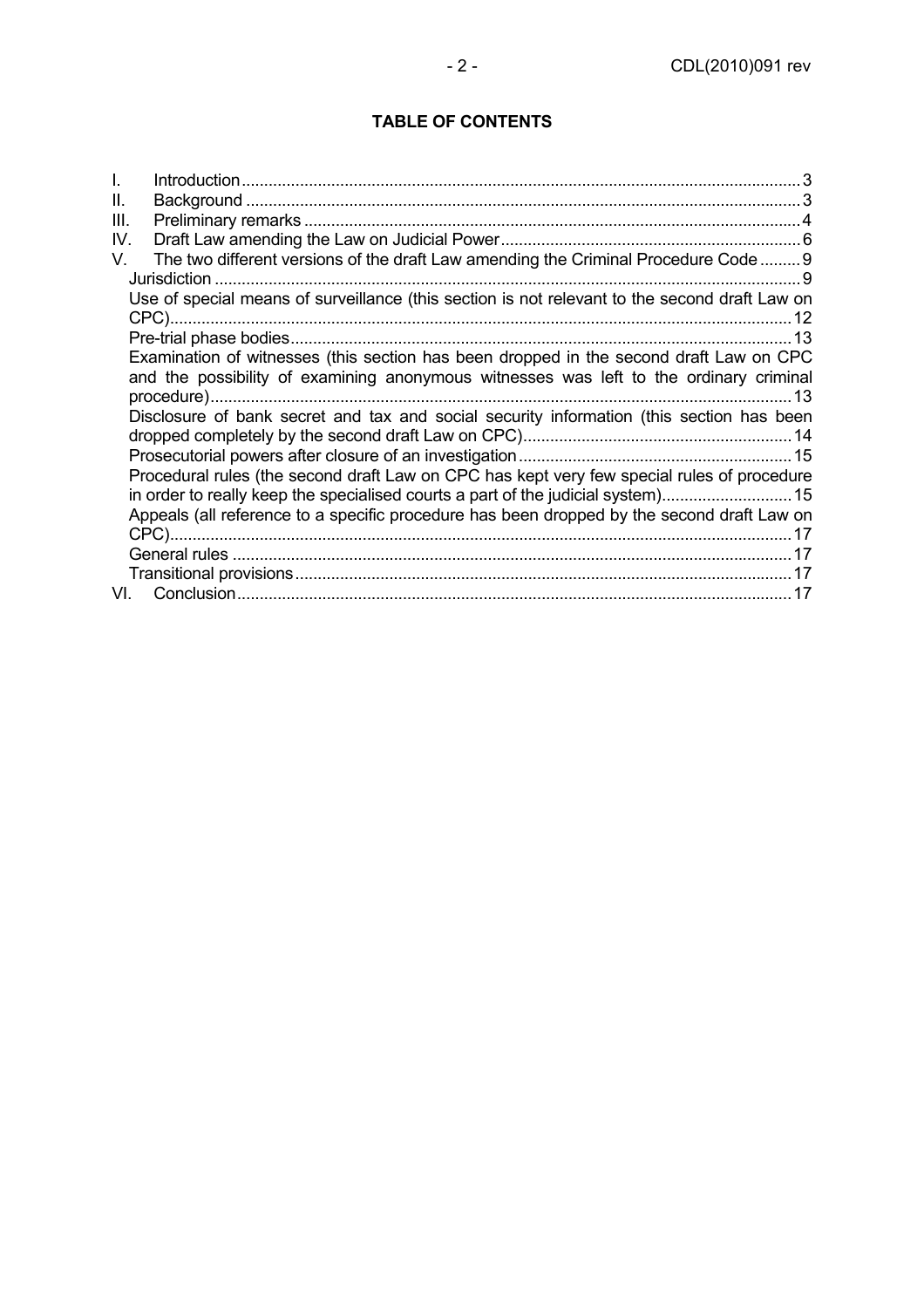### **I. INTRODUCTION**

1. By a letter of 19 July 2010, Mr Mihail Bozhkov, *Chargé d'affaires* a.i. of the Permanent Representation of the Republic of Bulgaria to the Council of Europe, on behalf of the Parliament of Bulgaria, requested an opinion on the draft Law amending the Law on Judicial Power and on the draft Law amending the Criminal Procedure Code of Bulgaria.

2. The present opinion was prepared jointly with the Legal and Human Rights Capacity Building Department of the Directorate of Co-operation of the Council of Europe on the basis of comments by Mr Harry Gstöhl (Liechtenstein), Mr James Hamilton (Ireland) and Mr Jeremy McBride (United Kingdom), who were invited by the Venice Commission and the Legal and Human Rights Capacity Building Department to act as rapporteurs. Their comments are in documents CDL(2010) 087, 088 and DG-HL (2010) 20, respectively.

3. The draft Opinion on the draft Law amending the Law on Judicial Power and the draft Law amending the Criminal Procedure Code of Bulgaria was presented at the 84<sup>th</sup> Plenary Session of the Venice Commission in October 2010. The amendments, in general, introduce specialised criminal courts, prosecutors' offices and investigative bodies. While the idea of setting up such courts was not in itself objectionable, a number of points needed to be clarified in order to bring the relevant provisions into line with European standards. The Venice Commission was informed that a recent letter from non-governmental organisations, notably the Foundation of Bulgarian Lawyers for Human Rights and the Association for European Integration and Human Rights, had raised new arguments that needed to be taken into consideration.

4. On 7-9 November 2010, the rapporteurs Mr Harry Gstöhl (Liechtenstein) and Mr Jeremy McBride (UK, DGHL expert) accompanied by Ms Tanja Gerwien of the Venice Commission, visited Sofia, where they met with the Minister for Justice, the Vice-President of the National Assembly and Chairman of the Internal Security and Public Order Committee, the representatives of the Foundation of Bulgarian Lawyers for Human Rights and the Association for European Integration and Human Rights, the Prosecutor General, the Vice-President of the Supreme Court of Cassation and the Minister for the Interior.

5. Prior to this visit, the Venice Commission received a second version of the draft Law amending the Criminal Procedure Code of Bulgaria. As the first version of the draft Law amending the Criminal Procedure Code was accepted during its first reading before Parliament and since the second version will also be presented to Parliament, making it possible for either versions to be adopted by Parliament or a combination of the two, both versions of the draft Law amending the Criminal Procedure Code will be commented on in this opinion. There was no second version of the draft Law amending the Law on Judicial Power, which remains as originally submitted to the Venice Commission.

6. *The opinion was adopted by the Venice Commission at its … Plenary Session (Venice, … December 2010).* 

## **II. BACKGROUND**

7. In 2003, the Venice Commission identified problems within the Bulgarian judiciary system in its Memorandum on the reform of the judicial system in Bulgaria<sup>1</sup>, in which it concluded that there were insufficient results achieved in the fight against crime, especially with respect to organised crime and corruption, including corruption of the judiciary. One of the reasons that were identified for this problem was the high level of immunity given to judges and one of the discussion points was on how to achieve accountability of the judiciary while preserving it from undue influence from the executive and legislative branches of power.

 1 CDL-AD(2003)012, paragraphs 14-15.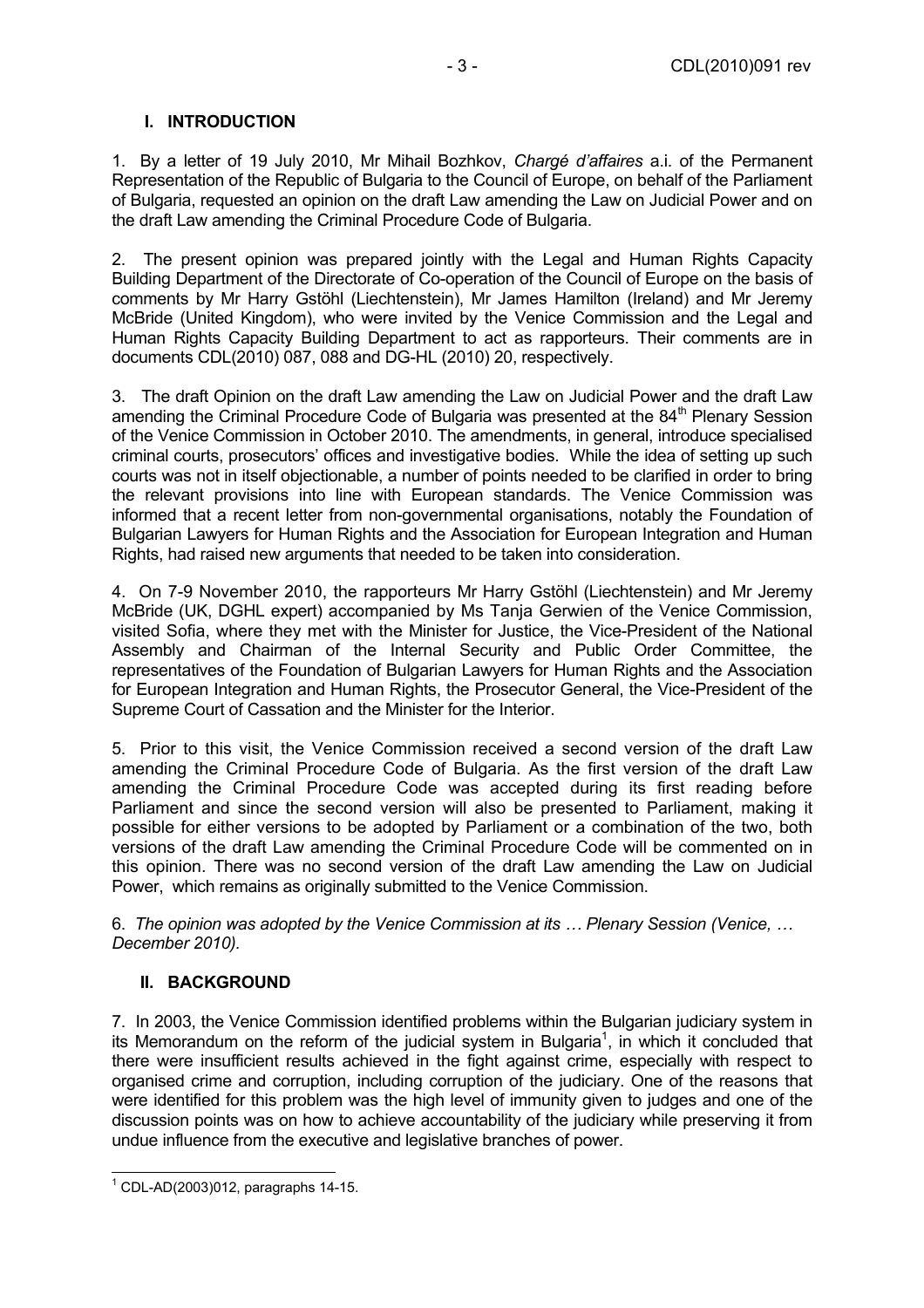8. In its Resolution of April 2010 on the Post-monitoring dialogue with Bulgaria, the Parliamentary Assembly of the Council of Europe found that this country was progressing well with the implementation of the Assembly's recommendations. This included, among others, the adoption in 2007 of new constitutional provisions relating to civil and criminal immunity in the judiciary and the amendments in 2008 to the Criminal Procedure Code that abolished the obligation for civilians to file lawsuits against the police in military courts.<sup>2</sup> However, the Assembly pointed out that many of the changes were introduced too rapidly in order to conform with European standards to join the European Union. This was especially true for changes with respect to the judicial system.<sup>3</sup>

9. Bulgaria received similar responses with respect to its European Union commitments. It signed the Treaty of Accession on 25 April 2005, became a full member on 1 January 2007 and a Co-operation and Verification Mechanism was immediately established under which the European Commission made a number of recommendations for adopting more effective measures for fighting organised crime and corruption at the highest level of government. The explanatory memoranda to both the draft Law amending the Law on Judicial Power and the draft Law amending the Criminal Procedure Code explain that these were prepared by the Bulgarian authorities as a response to the problems in the fight against organised crime and corruption in their country, raised by the reports of the European Commission under the Cooperation and Verification Mechanism.

#### **III. PRELIMINARY REMARKS**

10. As concerns any changes that might be made to the three draft laws and for the drafting of any future laws, the Venice Commission would like to refer to its Opinion on the concept for a new Law on Statutory Instruments of Bulgaria (CDL-AD(2009)018) and to its Opinion on the draft Law on Normative Acts of Bulgaria (CDL-AD(2009)053) and encourage the Bulgarian Parliament, if it has not done so already, to follow the Venice Commission's recommendations with respect to the drafting, design and impact assessment of any bills tabled by members of Parliament<sup>4</sup>.

11. The draft Law amending the Law on Judicial Power (hereinafter, the "draft Law on JP") and the two versions of the draft Law amending the Criminal Procedure Code (hereinafter, the "first draft Law on CPC" and the "second draft Law on CPC) are closely linked. The amendments introduced by them establish a system of specialised criminal courts, prosecutors' offices and investigative bodies to deal with certain offences, in particular those which would typically be committed by organised criminals, corrupt officials and servants of the state.

12. The objectives of the draft laws seem clear: provide high quality justice within a reasonable period of time using specialised criminal courts and investigative bodies composed of judges and prosecutors with higher qualifications and experience than foreseen for those in ordinary courts, prosecutors' offices and investigative bodies. It should, however, be pointed out that the proposed reforms leave the court system as it is and that there are no current proposals for a more general overhaul of the system.

13. The amendments envisage the trial of certain offences, including some only when they are alleged to have been committed by judges, prosecutors and various public officials (this subclause is no longer reflected in the second draft Law on CPC), by what is termed a "specialised criminal court". The specialised criminal courts will have the Supreme Court of Cassation as a

<sup>&</sup>lt;u>2</u><br><sup>2</sup> Parliamentary Assembly of the Council of Europe Resolution 1730 (2010) on Post-monitoring dialogue with Bulgaria, paragraphs 6 – 6.6.

<sup>3</sup> Ibid, paragraph 3.

<sup>4</sup> See paragraphs 22-24, 30-32 (particularly paragraph 23) of CDL-AD(2009) 053 and paragraphs 58-63 of CDL-AD(2009)018.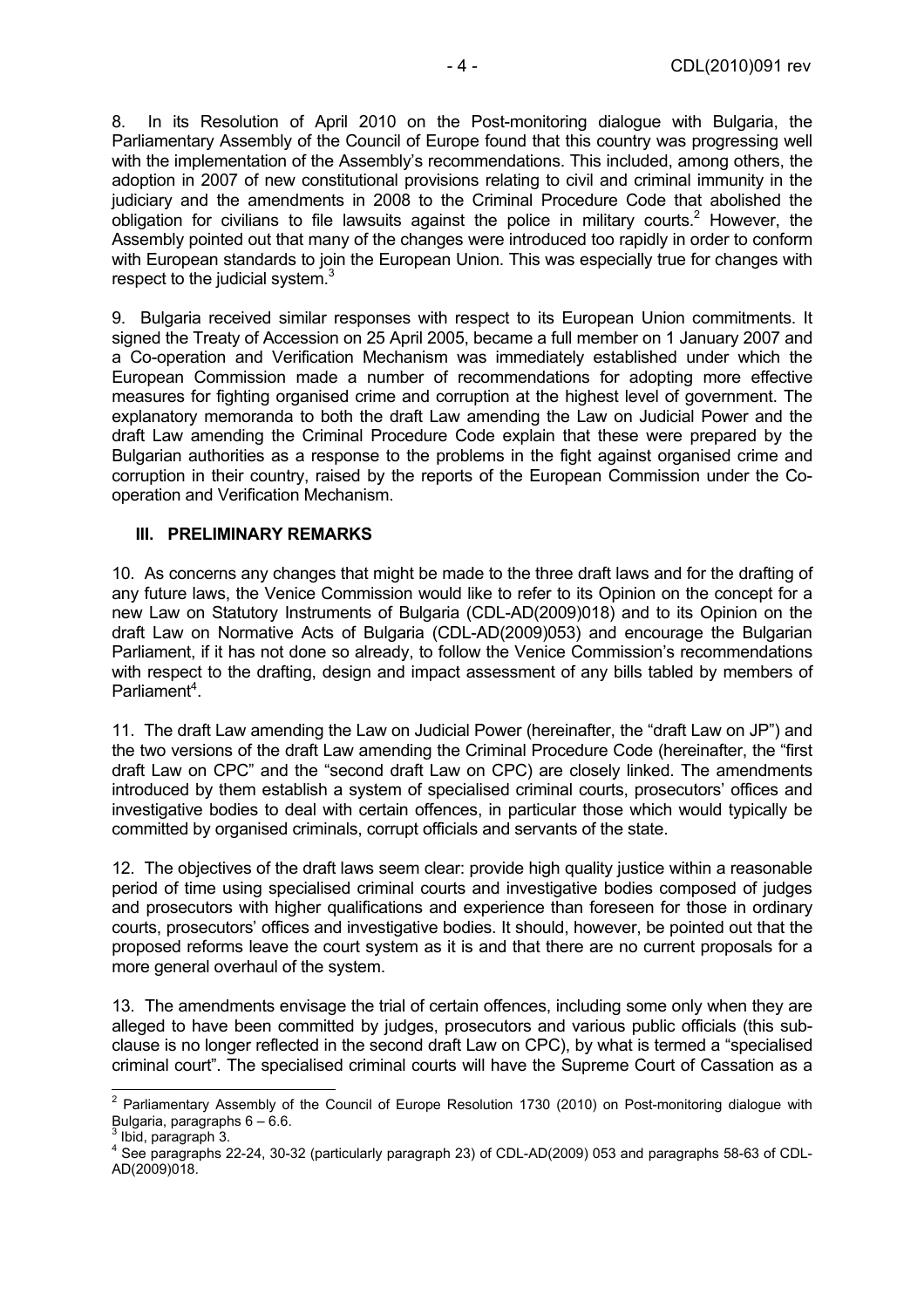third instance court and whereas the Supreme Court of Cassation is an existing court in Bulgaria<sup>5</sup>, provided for under Article 119.1 of the Constitution and Article 108 of the Judiciary System Act, the specialised criminal courts will be established as new courts if the draft Law amending the Law on Judicial Power is adopted.

14. The authority for the establishment of these "specialised" courts by way of statute is explicitly conferred by Article 119.2 of the Constitution. The "specialised" courts are not intended to be extraordinary courts, which are prohibited by Article 119.3 of the Constitution. In its recent history, Bulgaria has known extraordinary criminal courts that were set up to judge and convict Bulgarian citizens after World War II and the operation of those courts is still present in the collective memory of the Bulgarian population.

15. In addition to making some special provision for the conduct of trials by these courts, the amendments deal with appeals where such trials have taken place, the handling of disputes over jurisdiction and the pre-trial phase in these cases. They also include provisions governing the examination of witnesses in these trials and appeals and the disclosure of bank secrets and tax and social security information and (the underlined text reflects provisions that have been dropped in the second draft Law on CPC) the prosecutor's powers after the closure of an investigation, as well as the ones concerning some transitional arrangements.

16. The European standards of particular significance for the amendments in the draft laws are those embodied in the European Convention on Human Rights, as interpreted and applied by the European Court of Human Rights.

17. It is important to keep in mind that any evaluation of legal provisions can only give a limited indication of the possible impact - positive or negative - that they may have on fulfilling European standards. The manner in which particular provisions are actually applied is likely to be much more significant in this regard.

18. Furthermore, in principle, there would appear to be nothing inconsistent with the requirements of the European Convention on Human Rights in the use of a different court for the trial of certain offences from that used for the generality of criminal cases. Not only is the distribution of jurisdiction over offences between different courts a general feature of legal systems, but the admissibility of this approach is also implicitly acknowledged in Article 2 of Protocol No. 7 - which Bulgaria has ratified - by the provision of an exception to the right of appeal which it establishes where the "person concerned was tried in the first instance by the highest tribunal".

19. Moreover, the former European Commission of Human Rights found that the use of a special court to try certain offences did not, as such, raise any issues under Article 6 of the European Convention on Human Rights<sup>6</sup>. Similarly, there has been no objection in principle by the European Court of Human Rights to the establishment of a national security court<sup>7</sup>.

20. In addition, there would appear to be no inherent objection to certain categories of persons being tried by a specially constituted court, since the use of military tribunals to try persons in the military or of a country's cassation court to try government ministers has never been suggested by the European Court of Human Rights to be contrary to the right to be tried by an independent and impartial tribunal established by law<sup>8</sup>, although it has found their use to try

<sup>&</sup>lt;sup>5</sup> There is thus no need to consider its role further in this section of the opinion.<br>
<sup>6</sup> *X and Y v. Ireland* (dec.), no. 8299/78, 10 October 1980.

See, e.g. *Incal v Turkey*, no. 22678/93, 9 June 1998 and *Sadak and Others v Turkey (No. 1)*, nos. 29900/96, 29901/96, 29902/96 and 29903/96, 17 July 2001.

<sup>8</sup> See, e.g. *Findlay v. United Kingdom*, no. 22107/93 and *Irfan Bayrak v. Turkey*, no. 39429/98, 3 May 2007 with respect to military tribunals and *Coëme and Others v. Belgium*, nos. 32492/96, 32547/96, 32548/96, 33209/96 and 33210/96. 22 June 2000 with respect to a cassation court.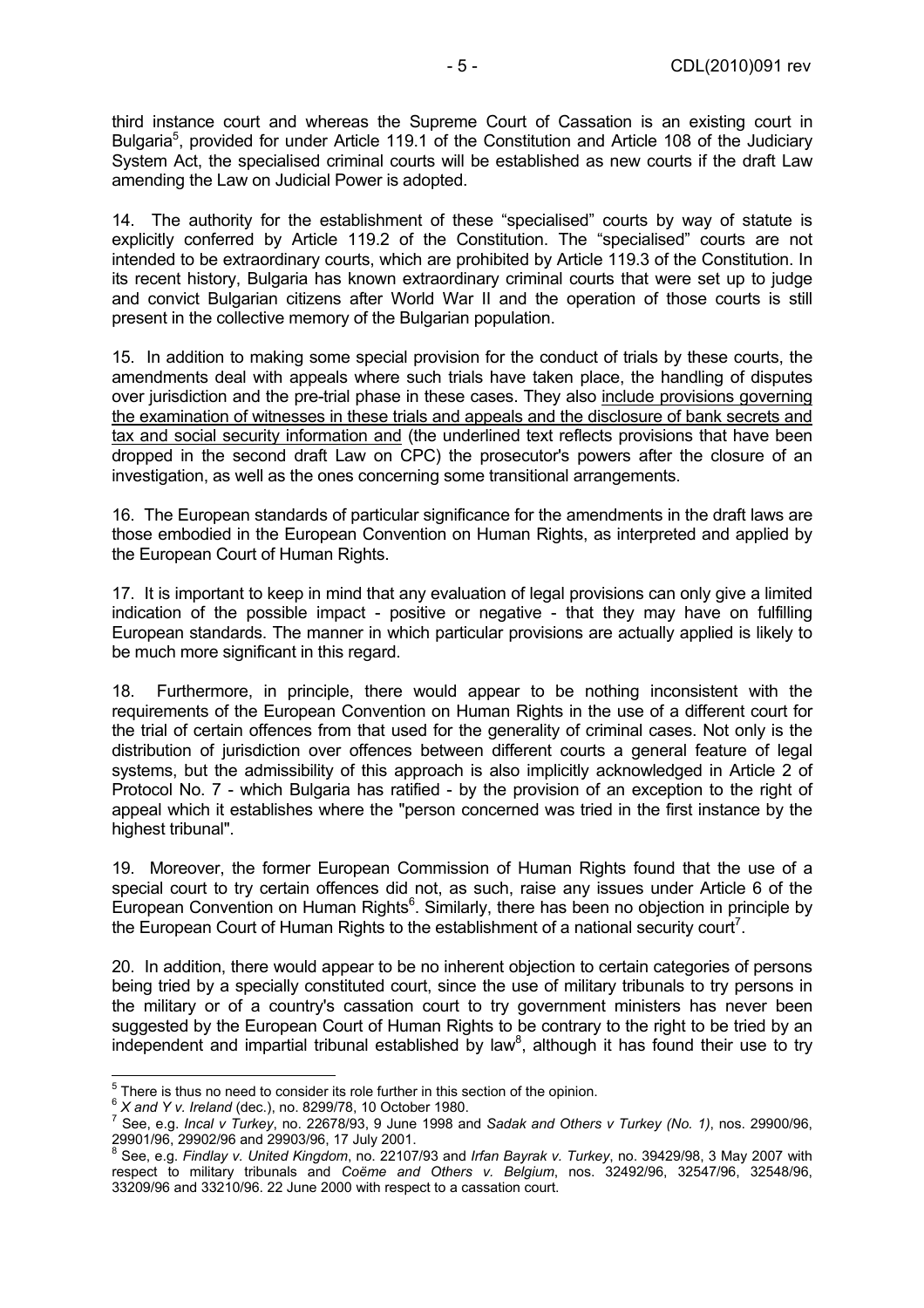civilians to be generally unacceptable<sup>9</sup> (this paragraph concerns an aspect that has been dropped in the second draft Law on CPC).

21. However, as a number of cases involving both military tribunals and national security courts has shown, the constitution of a special court can give rise to difficulties in complying with the requirements of independence and impartiality<sup>10</sup>. Furthermore, even if that is not a problem, the operation of a specialist court - whether at first instance or on appeal - must always fulfil all other aspects of the right to a fair hearing under Article 6 of the European Convention on Human Rights, unless a derogation has been entered under Article 15, which does not appear to be proposed for the draft laws.

22. A solution that could be envisaged by the Bulgarian authorities is for sensitive cases, which would fall within the scope of the draft laws, that would normally come within the jurisdiction of regional courts, to be transferred to the courts in Sofia in order to avoid a trial in the region where certain organised criminal groups concerned by the case, operate. However, the Venice Commission delegation was informed by the Bulgarian authorities that such a transfer, as the justice system stands in Bulgaria at the moment with the available courts, would completely overload the already struggling courts in Sofia. In this respect, it might be considered to use the resources earmarked for the establishment of the new specialised criminal courts, to boost the already existing courts in Sofia.

### **IV. DRAFT LAW AMENDING THE LAW ON JUDICIAL POWER**

23. Paragraph 5 of the draft Law amending the Law on JP establishes a specialised criminal court and provides that its jurisdiction is to be established by law. This specialised criminal court is to rank as a district court and hear cases in panels, each of which is to be staffed by one judge and two lay assessors. The most senior judge presides over the panel and all judges of the specialised criminal court form the general assembly. The general rules of the law are applicable to this general assembly. There may be a problem with the translation, however something seems to be missing from this provision, if there is one judge and two lay assessors, why does the provision say that it is the "senior" judge who presides, since there is only one judge? Or is there a possibility of the lay assessors being replaced by judges?

24. An appellate specialised criminal court is foreseen by paragraph 6 of the draft Law on JP and the specialised prosecutors' office, which will contain an investigative department to investigate cases falling within its jurisdiction, is foreseen by paragraph 7 of the draft Law on JP.

25. If a judge needs to be replaced, the general rule is to replace him or her with a judge from the same court and if that is not possible, the chairperson of the appellate specialised criminal court may second a judge, in line with the limits set out in Article 227 of the Judicial System Act. If this is not possible, the chairperson of the Supreme Court of Cassation may second a judge from a district or an appellate court with the necessary rank. The secondment must be coordinated with the relevant judge's administrative head and reasons for the secondment must be provided (paragraph 5, draft Law on JP).

26. In the second draft Law on CPC there is no specific system of appointment of judges. In the draft Law on JP – however - the Supreme Judicial Council will approve the numbers of judges to be appointed to the specialised criminal courts (paragraphs 1 and 33 of the draft Law

<sup>&</sup>lt;sup>9</sup> Ergin v. Turkey (No.6), no. 47533/99, 4 May 2006.

<sup>&</sup>lt;sup>10</sup> See, e.g. the *Findlay* and *Irfan Bayrak* cases previously cited as regards military tribunals and *Incal v Turkey*, no. 22678/93, 9 June 1998 and *Sadak and Others v Turkey (No. 1)*, nos. 29900/96, 29901/96, 29902/96 and 29903/96, 17 July 2001 as regards a national security court. The former European Commission of Human Rights found the special court in issue in *X and Y v. Ireland*, (dec.), no. 8299/78, 10 October 1980 to be independent and impartial.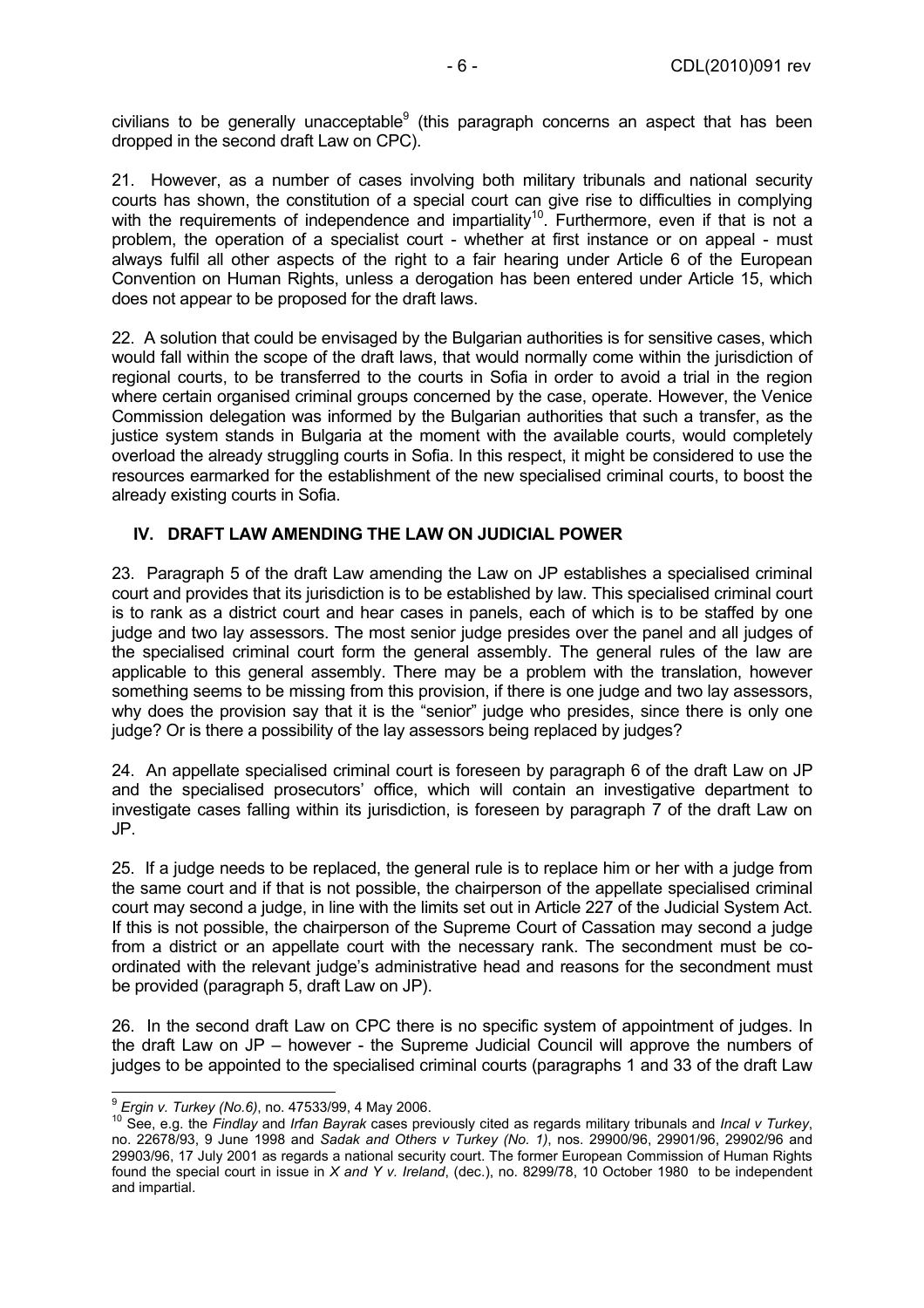on JP), according to the general rules under the Judicial System Act. The professional qualifications required follow higher standards than those for ordinary courts and the recruitment is carried out exclusively within the judiciary on the basis of stricter nomination criteria. Proposals for the nomination of judges are made by no less than 1/5 of the members of the Supreme Judicial Council. Paragraph 15 of the draft Law on JP sets out that judges at the specialised criminal court and prosecutors at the specialised prosecutors' office require at least 10 years' professional experience having served at least 5 of them as a criminal judge, prosecutor or investigator and those in the appellate court having at least 12 years' such experience and having served at least 8 of them as a criminal judge, prosecutor or investigator.

27. As the specialised criminal courts will be regular courts governed by the Law on JP, should this draft Law be adopted, there is no reason to consider that those appointed to these courts would not have the necessary guarantees to satisfy the requirements for independence in Article 6 of the European Convention on Human Rights.

28. It would, however, be desirable to have confirmation that the general requirements for judicial appointments in Article 162.3-5 of the Law on Judicial Power - namely, having the required standard of ethics and professionalism, complying with the rules of professional ethics for judges, prosecutors and investigating magistrates, not being sentenced to imprisonment for a deliberate criminal offence, notwithstanding rehabilitation and not suffering from a mental illness - are also applicable to those appointed as judges in the specialised criminal courts, as additional experience should not operate as a dispensation from fulfilling the essential qualities to be expected of all who become judges.

29. Article 6 of the European Convention on Human Rights also requires that a court determining a criminal charge, whether at first instance or on appeal, must be established by law. This requirement entails that there must be a legal basis for both the court itself<sup>11</sup> and its composition in a particular case<sup>12</sup>. The former would undoubtedly be satisfied with respect to the specialised criminal courts if the draft Law on JP were adopted<sup>13</sup> and the latter is merely a matter of observing the provisions which the latter measure contains.

30. The judicial rank and remuneration have been adequately matched to the higher professional qualifications required (paragraphs 22 and 23 of the draft Law on JP). According to the draft Law on JP, specialised judges and prosecutors of first instance courts have the rank and remuneration of those in appellate courts and prosecutors' offices. Those in the appellate specialised criminal court have the rank and remuneration of the Supreme Court of Cassation and prosecutors' office. It is made clear in the draft Law on JP that these aspects do not interfere with the nature of decision-making or the independence of judges.

31. The work of the specialised investigative departments, including the ordinary investigative departments, is assigned by the administrative head of the respective prosecutor's office. The power of the administrative head of the prosecutor's office seems to have been widened by the concentration of the power to assign investigative work. This competence has not only been given to the administrative head of the new specialised prosecutors' offices, but also to the ordinary prosecutors' offices at the district courts.

32. Judicial and prosecutors' assistants are foreseen in the specialised criminal courts (district level and appeal) and specialised prosecutors' offices and a professional experience of at least 3 years is required from them in addition to other requirements (paragraph 25 of the draft Law on JP).

<sup>11</sup> See, e.g. *Coëme and Others v. Belgium*, nos. 32492/96, 32547/96, 32548/96, 33209/96 and 33210/96. 22 June 2000.<br><sup>12</sup> See, e.g. *Posokhov v. Russia*, no. 63486/00, 4 March 2003.

<sup>12</sup> See, e.g. *Posokhov v. Russia*, no. 63486/00, 4 March 2003. 13 The former European Commission of Human Rights found the special court in issue in *X and Y v. Ireland*  (dec.), no. 8299/78, 10 October 1980 to be established by law.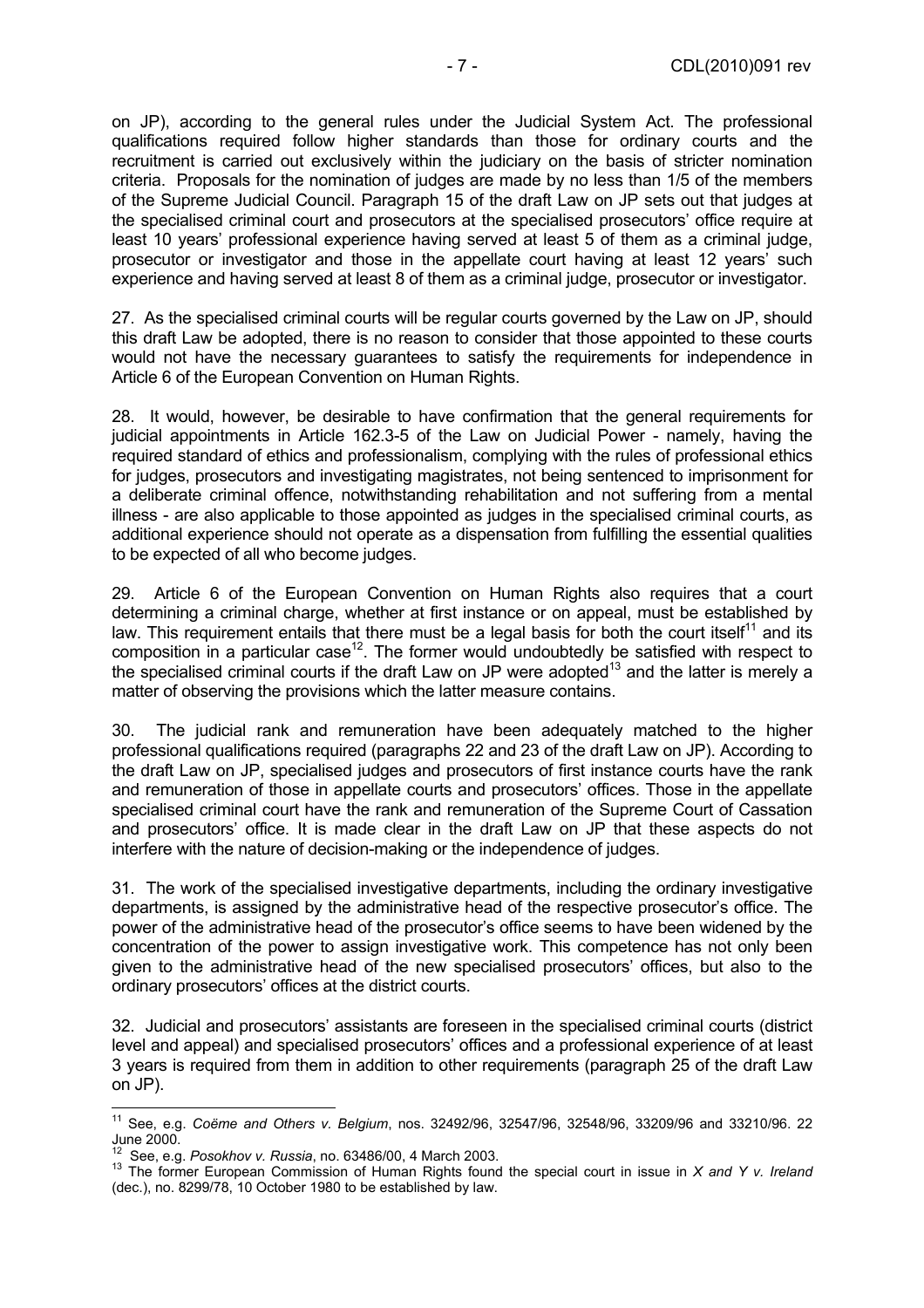33. The other changes made to the draft Law on JP are of a technical nature, which needed to be made in order to introduce the specialised criminal courts (district level and appeal), and do not call for any comments.

34. The introduction of these specialised criminal courts and prosecutors' offices should not only be seen from the angle of the mere possibility provided by the Constitution to establish such specialised courts as a measure to improve the fight against organised crime and corruption, but should also be seen within the context of the legal and historical reality of Bulgaria. Should this option to set up specialised courts be chosen, the choice of candidates and their nomination, qualifications required, will become crucial in order to determine the nature of these courts as either "specialised" or coming closer to "extraordinary" courts.

35. The Venice Commission notes that the procedure for the appointment of these new categories of judges and prosecutors, under the first draft Law on CPC, will be important for their independence and impartiality, and for the effectiveness of the reform. In this respect, the Venice Commission also wishes to remind the Bulgarian authorities that it has, since 1999**<sup>14</sup>**, pointed out that the issue of the composition of the Supreme Judicial Council needs to be addressed so that judges and prosecutors are seen to be independent, as this institution's task is to guarantee the independence of the judiciary**<sup>15</sup>**.

36. The lay assessors seem to be a firm part of the Bulgarian judicial system (see Article 66 *et seq.* of the Judicial System Act (CDL(2009)036)). They have the same rights and obligations as the judges and the fact that they are nominated by the next higher general assembly of judges helps to ensure their qualification. The lay assessors can be removed by the general assembly under certain conditions. The procedure for their nomination, remuneration and other organisational matters are fixed in an ordinance by the Minister for Justice. However, their nomination to the specialised criminal court will be made by the Municipal Council of Sofia (paragraph 4, draft Law on JP), which might be in line with the Bulgarian legal system but, in the context of the accurate selection of judges, may not be an appropriate solution, taking into consideration that those lay assessors have the majority vote in the senate.

37. Having chosen to have lay assessors in their system to fight corruption and organised crime, the Bulgarian authorities may be aware that these could represent a weak link in their system as they could perhaps be exposed to a greater risk to potential undue influence by persons being judged by the specialised criminal courts. For this reason, lay assessors must be carefully chosen. The criteria for choosing judges has been clearly set out in the draft Law on JP, however, there seem to be no set criteria for choosing lay assessors, other than the need for their nomination to be approved by the general assembly of the specialised criminal court. It is clear that lay assessors should not be specifically qualified persons (professionals) and it may simply be enough that the judges who approve them are aware of the potential risk. In any case, this may already be recognised and dealt with by the judicial system and may not need to be addressed.

38. On the whole, this draft Law on JP gives the impression of a strong political intention to fight organised crime and corruption. However, whether the creation of specialised courts and specialised prosecutors' offices as well as specialised investigative bodies are really needed in order to achieve this aim and – at the same time – maintain the minimum rights of citizens, should be carefully considered and discussed.

<sup>&</sup>lt;sup>14</sup> Opinion on the reform of the judiciary in Bulgaria (CDL-INF(1999)005).

 $15$  Opinion on the Constitution of Bulgaria (CDL-AD(2008)009, paragraph 25. See also the Venice Commission's document on Judicial Appointments (CDL-AD(2007)028, paragraph 32.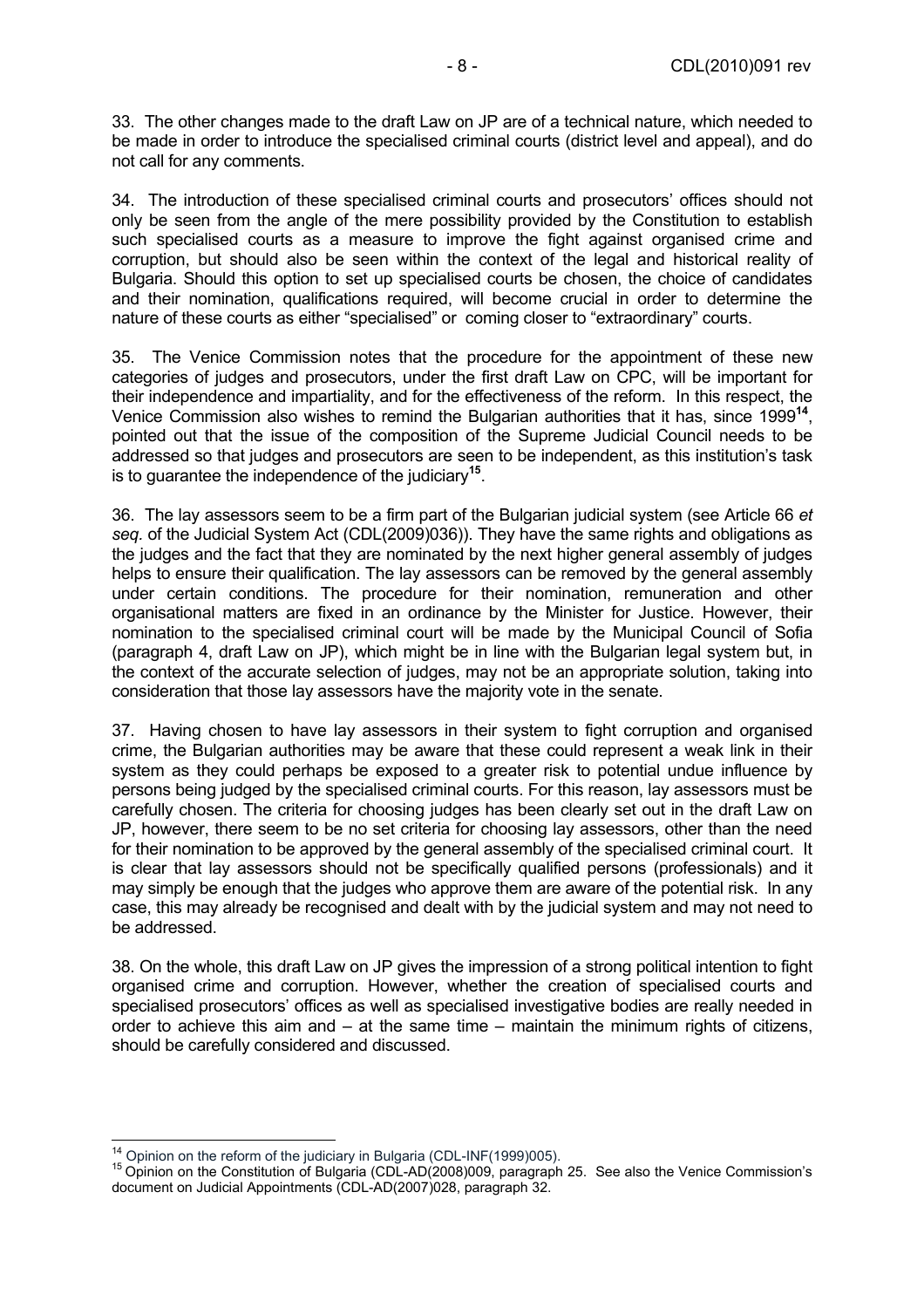#### **V. THE TWO DIFFERENT VERSIONS OF THE DRAFT LAW AMENDING THE CRIMINAL PROCEDURE CODE**

39. The specific provisions of the first draft Law on CPC raise questions of compliance with European standards with respect to the jurisdiction of the specialised criminal courts, the use of special means of surveillance, the pre-trial phase bodies, the examination of witnesses, the disclosure of bank secret and tax and social security information, the prosecutor's powers after closure of an investigation, procedural rules, appeals, general rules and the transitional arrangements.

40. The second draft Law on CPC, which will be submitted together with the first draft Law on CPC to Parliament, appears to have taken into account much of the questions and criticism raised by the various stakeholders in Bulgaria. The first draft Law on CPC had specialised courts ruled by special criminal procedural rules, which brought them dangerously close to what are termed "extraordinary courts" in the historical sense, whereas in the second draft Law on CPC, specialised courts follow the ordinary criminal procedure insofar as it is compatible with the jurisdiction of these courts and thereby brings these specialised courts into line with European standards.

41. The following paragraphs apply to both versions of the draft Law on CPC. Any changes introduced by the second draft Law on CPC that are different from those of the first draft Law on CPC are noted and explained.

#### *Jurisdiction*

42. Article 1 of the draft Law on CPC removes from the Sofia City Court part of its current jurisdiction pursuant to Article 35.3 of the Criminal Procedure Code over "Cases for publicly actionable criminal offences by individuals covered by immunity or by members of the Council of Ministers". This removal is linked to the introduction of the new Chapter 31a into the Criminal Procedure Code which is entitled "Special rules for the proceedings before the specialised criminal courts". It should be noted that the second draft Law on CPC has completely dropped the jurisdiction for specific persons and has considerably reduced the jurisdiction to cover only certain type of crimes.

43. New Chapter 31a (Articles 411a to 411j) of the first draft Law on CPC sets out the main crimes in relation to which jurisdiction will be conferred on the specialised criminal courts. These include the following:

(1) certain crimes carried out by organised criminal groups or in furtherance of a decision of such groups. These include armed kidnapping, kidnapping by two or more persons, kidnapping internationally protected persons, kidnappings directed against two or more persons, kidnapping by guards or persons from the Ministry of the Interior, kidnapping for mercenary purposes or for the purpose of taking a person out of the country, as well as kidnapping children and pregnant women (Article 142.2.2-142.2.6, Criminal Code), hostage-taking (Article 143a, Criminal Code), people-trafficking (Article 159b, Criminal Code) and money laundering (Article 253.3 and 253.5, Criminal Code);

In the second draft Law on CPC, these crimes have been reduced to forming a criminal organised group and to homicide and for causing bodily harm committed in relation with an organised criminal group, kidnapping committed in relation with organised crime, crimes related to prostitution in connection with organised crime and pornography involving minors. Robbery and crimes against public property and customs and taxes, when committed in relation to organised crime; money laundering when committed by two or more persons who have conspired in advance or when acting in relation with organised crime as well as certain offences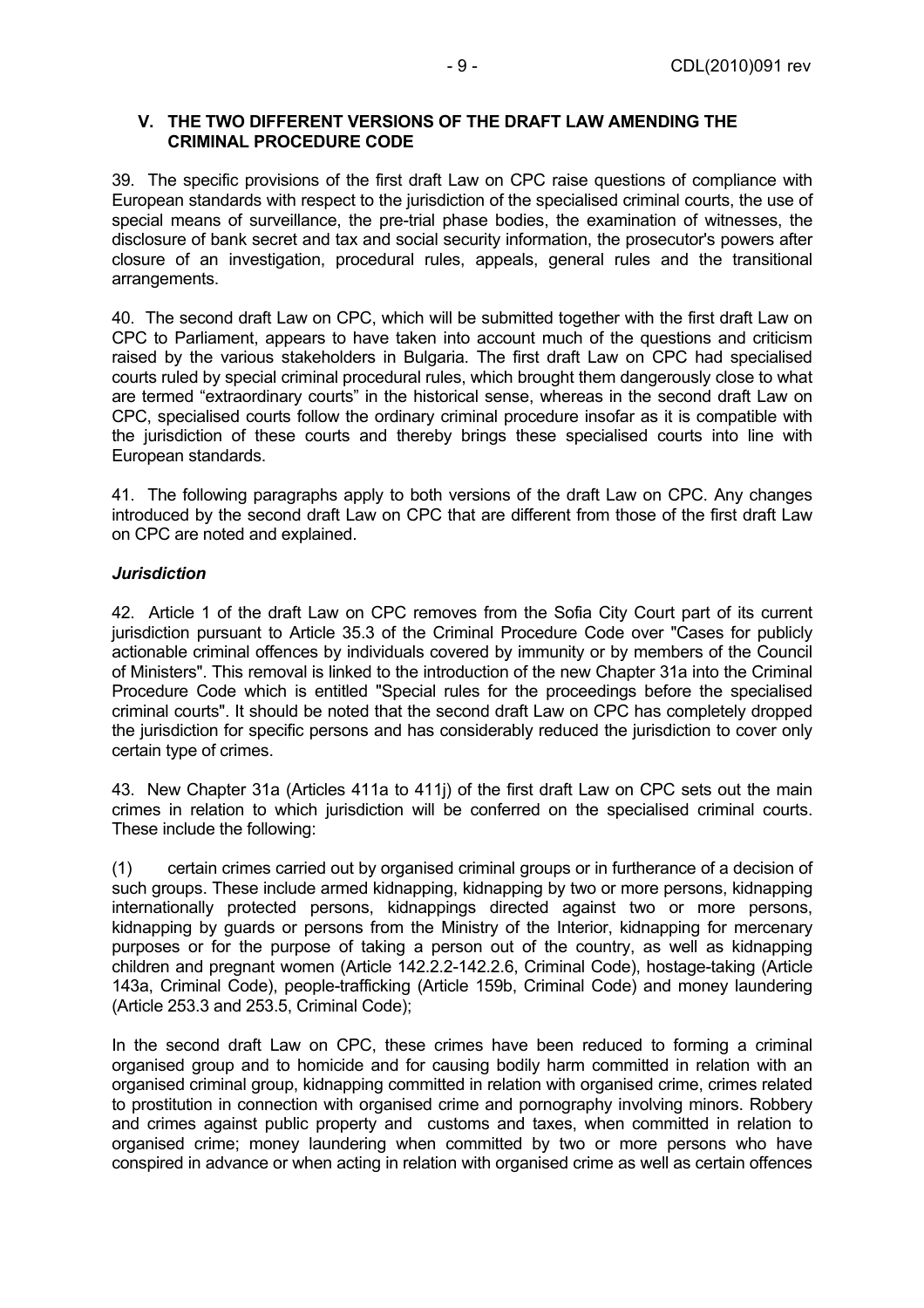committed in a generally dangerous way or by generally dangerous means, if committed in relation with organised crime and narcotraffic for large amounts.<sup>1</sup>

It should be noted that the crimes under Article 253.3.1 (i.e. money laundering) also create a competence for the specialised courts if committed by two or more persons who have conspired in advance and not only in relation to organised crime. This calls for comments since money laundering is rarely carried out by just one person without the help of an accomplice. However, there are many crimes that have an economic component that could qualify them as cases of money laundering and therefore attract the jurisdiction of the specialised criminal courts. This could significantly increase the jurisdiction of the specialised criminal courts. The Venice Commission therefore suggests that the competence of the specialised criminal courts with respect to cases of money laundering related to criminal organisation be limited and to drop the competence for commitment "by two or more persons who have conspired in advance...".

(2) forming or leading a criminal gang which is armed or engages in certain crimes including offences against the monetary and credit system, the financial, tax or insurance systems, people-trafficking, explosives and firearm offences, drug offences (Article 321.3, Criminal Code);

(3) being an official who participates in a group referred to at (2) above, this has been dropped in the second draft Law on CPC;

(4) certain crimes committed by persons having immunity, members of the Supreme Judicial Council and its inspectorate, administrative heads of judicial bodies and their deputies, judges, prosecutors, investigators, persons having certain administrative functions, deputy ministers and secretaries generals of ministries. The crimes include misappropriation in public office, fraud, the use of forged documents to obtain property, negligence in handling public property, deliberately concluding an unprofitable transaction, money laundering, providing untrue information to obtain credit, violation of official duties, the abuse of an official position to obtain an unlawful benefit, as well as taking or offering a bribe (Articles 202, 203, 209-212, 219- 220, 253-254, 282-283, 301-307, Criminal Code) - it is most welcome that the second draft Law on CPC has completely dropped the competences under this item, as it has suffered harsh criticism within the legal community of Bulgaria;

(5) crimes mandated by an organised criminal group or committed in furtherance of a decision of such a group.

44. The specialised criminal courts, under the first draft Law on CPC, will therefore be given a very wide jurisdiction over almost every serious offence which could be committed by an organised criminal gang or in pursuance of the activities of a criminal gang or of a public official.

45. The use of special courts for the trial of certain offences and of certain categories of persons is not as such inconsistent with European standards. Moreover, there would not appear to be any basis for limiting the types of offences that can be entrusted to a special court, so long as the proceedings before it are fair and the offence being tried is actually within the mandate given to the court concerned<sup>17</sup>. In the second draft Law on CPC, it is clear that one of the main purposes is also to hold the procedures outside the sphere of influence of the accused and the suspects accused of acting as criminally organised groups.

 $16$  It should be noted that the offences in Article 208 paragraph 5, Article 256 paragraph 2 and Article 278a paragraph 3 referred to in the second draft Law on CPC do not seem to exist in the version of the Criminal Code that was given to the Venice Commission.

<sup>17</sup> Both requirements were found by the former European Commission of Human Rights to be met in *X and Y v. Ireland* (dec.), no. 8299/78, 10 October 1980.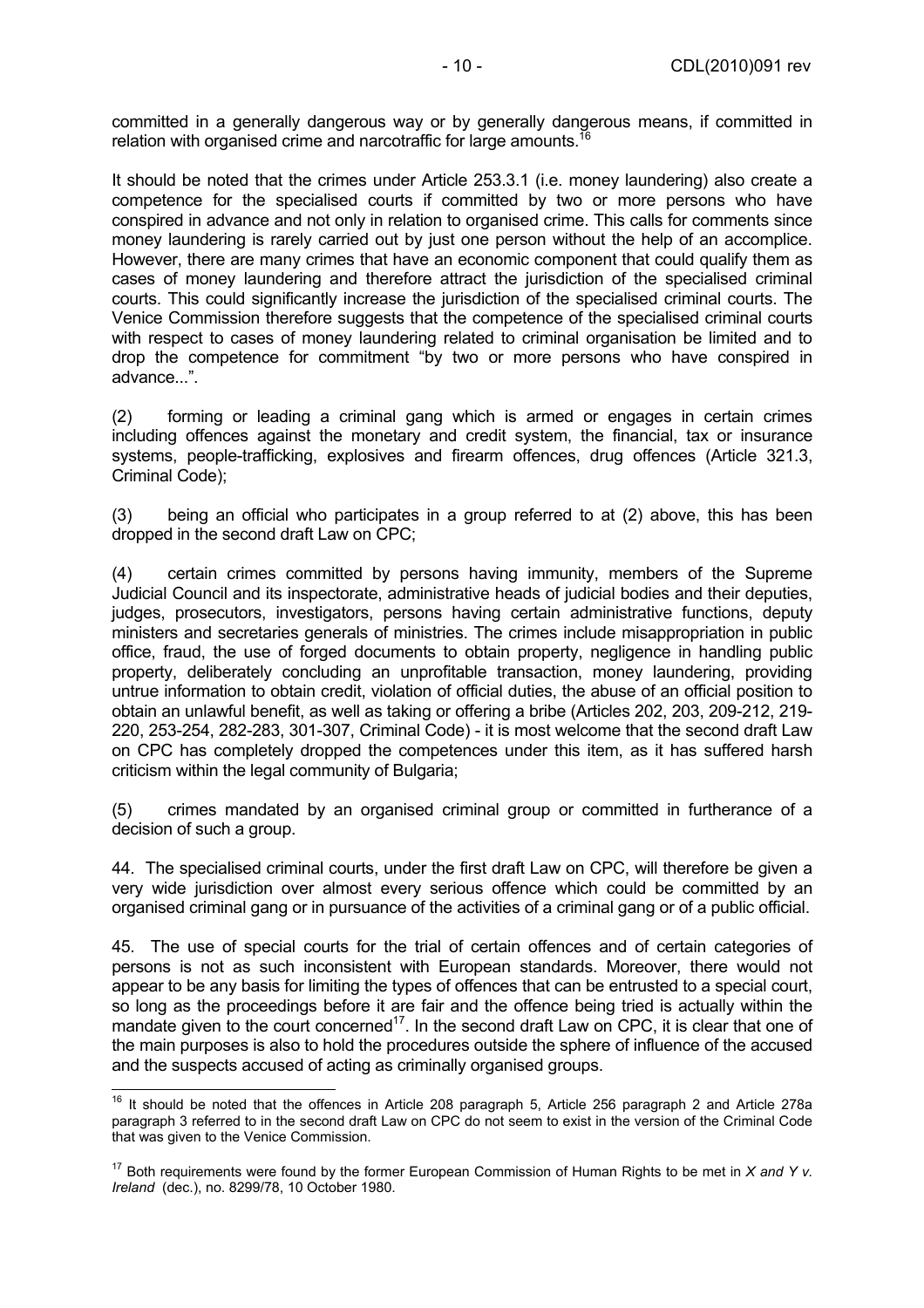46. There is, however, a need to clarify one aspect of the scope of the proposed Article 411a(1), namely, as to whether or not the jurisdiction over the offences in it applies to all persons suspected of committing them and thus includes the categories of persons listed in the proposed Article 411a(2). The latter provision could be read as limiting the jurisdiction of the specialised criminal court over the listed categories of persons to only the offences which are also specified in it. Although this is not the only possible reading of the relationship between the two proposed Articles, it would be important that the provision be understood in the first rather than in the second sense and if there is any room for doubt under the rules of statutory interpretation in Bulgaria, the provision will need to be amended. These remarks are not applicable to the second draft Law on CPC.

47. No issue of compliance with the European Convention on Human Rights arises with regard to the jurisdiction to be given by the proposed Article 411a(3) of the Criminal Procedure Code to the specialised criminal court regarding the listed crimes when committed abroad. The location of the offence has no bearing on the suitability of the court trying it.

48. Furthermore, no issue of compliance with the European Convention on Human Rights arises with respect to the stipulations in the proposed Articles 411a(4) and (6) of the Criminal Procedure Code that the specialised criminal court is to have jurisdiction over all the charges and defendants where respectively only one of several crimes with which a person is charged and only one of several defendants charged as accomplices fall within its jurisdiction. In such cases trying all the charged offences and defendants together should, in principle, enhance and not diminish the prospects for securing a fair trial as this could help ensure that all relevant material - evidence and argument - is put before the court concerned.

49. This last consideration would also justify the provision in the proposed Article 411a(7) of the Criminal Procedure Code to integrate into a joint case - with the specialised criminal case having jurisdiction - two or more cases for different crimes against different defendants where these are connected and thus "is necessary for reaching a right decision".

50. However, there might be grounds for concern about the provision in the proposed Article 411a(5) of the Criminal Procedure Code that if "a joint punishment has to be imposed in case of several entered into force guilty verdicts one of which is delivered by a specialised criminal court the joint punishment shall be determined by that court". This is because the right to a fair hearing, under Article 6 of the European Convention on Human Rights, applies until the final determination of a criminal charge and this includes any sentencing proceedings<sup>18</sup>. The fact that a different court from the one trying the case actually determines the sentence to be imposed - as would be the consequence of applying the new Article 411a(5)of the Criminal Procedure Code - would not necessarily lead to a violation of Article 6 of the European Convention on Human Rights. It would, however, be essential that any defendants tried in a court other than the specialised criminal court had a genuine opportunity to present all relevant material on their behalf and to respond to submissions from the prosecution both as to the basis for their conviction and the appropriate penalty<sup>19</sup>.

51. The specialised criminal court will also have jurisdiction over a number of offences, if these are tried together and one of them appears on the list of offences over which it has jurisdiction. The only exception to this is if one of the offences falls under the jurisdiction of a military court, in which case this court will have jurisdiction.

52. There would be no basis for objecting to a military court trying a case that falls both within its jurisdiction and that of the specialised criminal court - as would be the effect of the proposed Article 411a(8) of the Criminal Procedure Code - where the person being tried is in the armed

<sup>&</sup>lt;sup>18</sup> Eckle v Germany, no. 8130/78, 15 July 1982.

<sup>18</sup> *Eckle v Germany*, no. 8130/78, 15 July 1982. 19 See, e.g. *Botten v. Norway*, no. 16206/90, 19 February 1996 (albeit concerned with an appeal).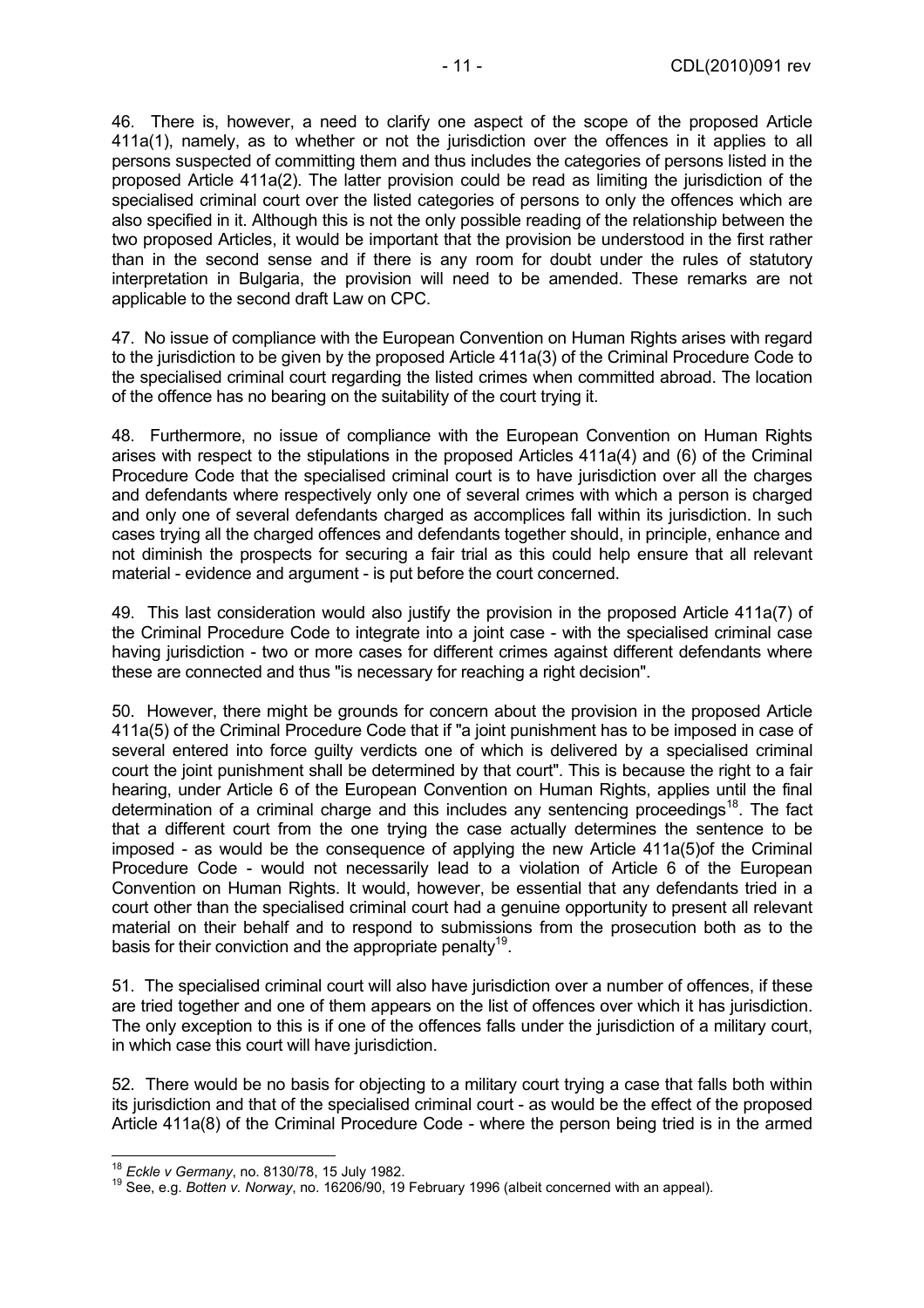forces. However, as has already been noted, it would generally be incompatible with Article 6 of the European Convention for a military court to have jurisdiction over a civilian and that would appear to be the position under Article 396 of the Criminal Procedure Code. The latter provision gives military courts jurisdiction over not only military personnel, but also to civilian staff in the Ministry of Defence and assistants with various agencies who also do not appear to be military personnel. The European Court of Human Rights does not exclude entirely the possibility of military courts having jurisdiction over civilians, but it has stated that "there are compelling reasons justifying such a situation, and if so only on a clear and foreseeable legal basis. The existence of such reasons must be substantiated in each specific case. It is not sufficient for the national legislation to allocate certain categories of offence to military courts *in abstracto"20*.

53. It is far from clear what the compelling reason could be for the reach over civilians conferred by Article 396 of the Criminal Procedure Code and, in the absence of appropriate substantiation, this would mean that the provision in the proposed Article 411a(8) of the Criminal Procedure Code would be incompatible with Article 6 of the European Convention to the extent that it led to a military court rather than the specialised criminal court having jurisdiction over a civilian. In these circumstances there is a need to provide very specific substantiation or to amend the proposed Article 411a(8) to the extent that it allows military courts to have jurisdiction over civilians. This latter situation might be reconsidered with the introduction of the specialised criminal courts. 21

54. The specialised criminal court of appeal deals with the appeals brought against judgments rendered by the specialised criminal court, which in turn may be appealed to the Supreme Court of Cassation. Here, it should be noted that both the judgments of the ordinary courts and the specialised criminal court may be appealed to the Supreme Court of Cassation, which ensures the uniform interpretation of the law. Disputes over jurisdiction are resolved by the Supreme Court of Cassation (Article 411, draft Law on CPC). No issue of compliance with the European Convention on Human Rights arises with regard to either the arrangements made for appellate jurisdiction or for the resolution of disputes over jurisdiction under the proposed Articles 411b and 411c of the Criminal Procedure Code. These partly give effect to the right of appeal required by Article 2 of Protocol No.  $7^{22}$ .

#### *Use of special means of surveillance (this section is not relevant to the second draft Law on CPC)*

55. Article 2 of the draft Law on CPC amends Article 174 of the Criminal Procedure Code so as to add the specialised criminal courts to the list of courts that can authorise the use of special means of surveillance $^{23}$ .

56. Judicial authorisation for such means of surveillance - which in most if not all cases could interfere with respect for private life, home or correspondence - is one of the key safeguards required in order to prevent a violation of the right guaranteed by Article 8 of the European Convention on Human Rights<sup>24</sup>. The introduction of a new court to provide this authorisation does not, as such, give rise to any problem of compliance with the requirements of Article 8.

 $^{20}$  Ergin v. Turkey (No.6), no. 47533/99, 4 May 2006, at paragraph 47.

<sup>&</sup>lt;sup>21</sup> Under Article 396.1.5 of the Criminal Procedure Code, civilian witnesses tried in military courts are staff in the Ministry of Defence, the Bulgarian army, the Intelligence Service, the Ministry of the Interior and the Diplomatic Protection Service "during or on the occasion of discharging their duty". However, under Article 396.2 "cases for crimes in the commission of which civilians were involved" are also covered. This seems very wide. Hence the problem seems to stem from Article 396 of the Criminal Procedure Code rather than from the proposed Article  $411a(8)$ .<br><sup>22</sup> See also paragraph 53.

<sup>23</sup> As defined in Article 172 of the Criminal Procedure Code.<br><sup>24</sup> See, e.g. *Kopp v. Switzerland*, no. 23224/94, 25 March 1998.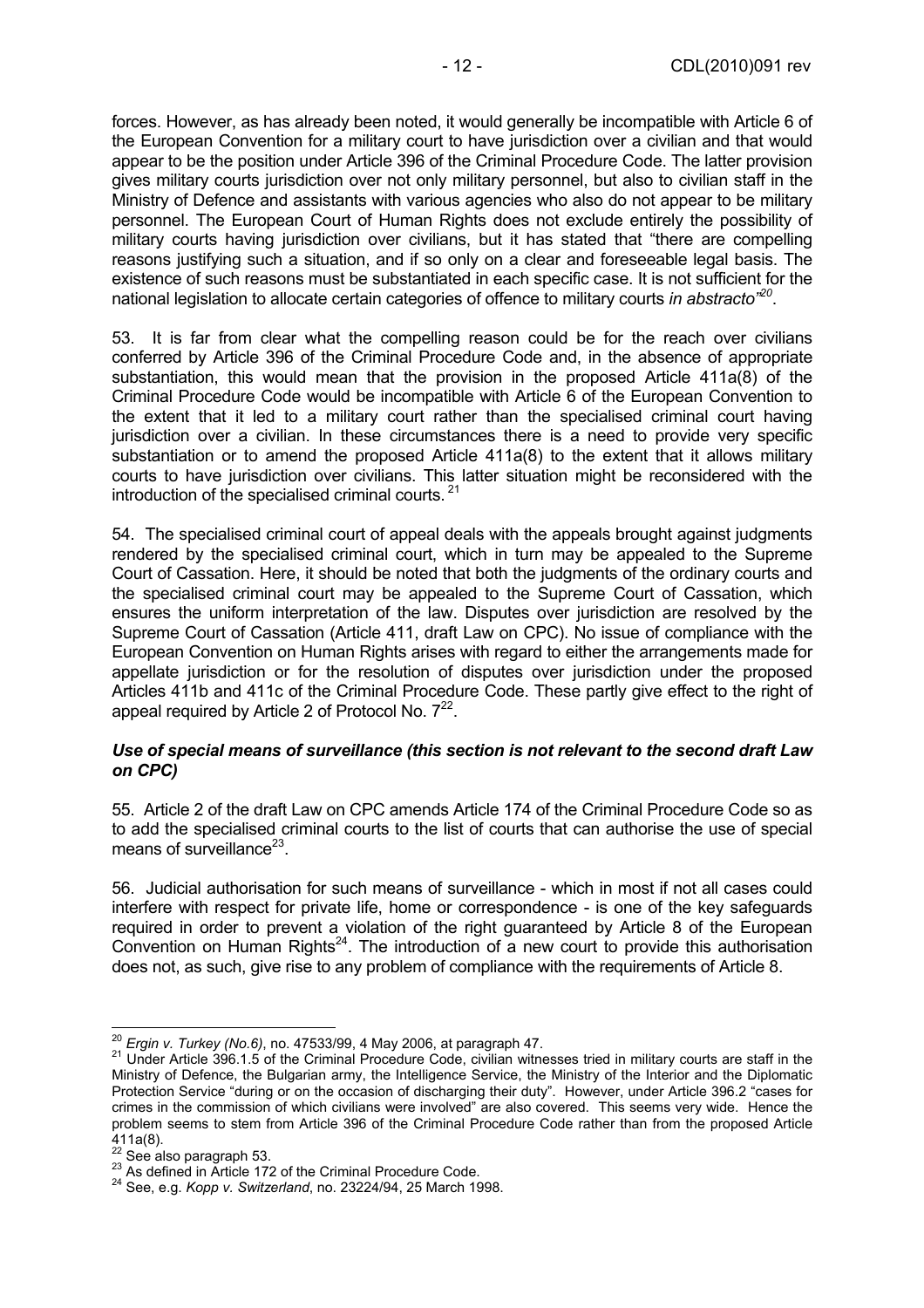57. However, it is important that new paragraph 3 be subject to new paragraph 4, as the former provision is clearly capable of covering the use of special means of surveillance in respect of the persons listed in the latter provision since the cases falling under the jurisdiction of the specialised criminal court clearly covers such persons. Undoubtedly the aim is to have a higher judicial authority to give authorisation in the case of these persons, but the current formulation of the two provisions would appear to allow the first instance court to give the necessary authorisation. If, under the rules of statutory interpretation in Bulgaria, it is not clear that new paragraph 3 is subject to new paragraph 4, the provision will need to be amended.

#### *Pre-trial phase bodies*

58. Pre-trial investigations that come within the jurisdiction of the special criminal court are dealt with by the specialised prosecutors' offices and the relevant investigation department. Police officers are designated by the Minister for the Interior. No issue of compliance with the European Convention on Human Rights also arises with regard to the designation by the proposed Article 411d of the Criminal Procedure Code of the bodies responsible for prosecuting and investigating offences that fall within the jurisdiction of the specialised criminal court. Provision for these bodies is made in the draft Law on JP and the relevant provisions are matters more of internal organisation and specialisation, with no substantive impact on the rights of a suspected or accused person under Articles 5 and 6 of the European Convention on Human Rights.

59. It seems that the intention behind the proposal is to appoint as judges to the specialised criminal courts or prosecutors to the specialised prosecutors' offices only those judicial officers or prosecutors who are regarded as above suspicion. Since Bulgaria is having difficulties with a high degree of corruption among the existing judges and prosecutors, it seems that the appointment of specialised criminal courts and prosecutors' offices is a proportionate response to the problems of corruption within the Bulgarian governmental and judicial systems.

#### *Examination of witnesses (this section has been dropped in the second draft Law on CPC and the possibility of examining anonymous witnesses was left to the ordinary criminal procedure)*

60. Article 411e, a proposed new provision of the draft Law on CPC, provides that "when there is well-founded information that a risk for the life or health of witness exists his examination before a judge shall take place according to the rules for examining of anonymous witnesses". The existing Article 123 of the Criminal Procedure Code provides that the identity of witnesses may be kept secret. However, Article 124 of this Code provides that a conviction cannot be based solely on the testimony of secret witnesses. Article 141 of the Code provides for the procedure under which secret witnesses' testimony may be obtained. The pre-trial authorities in the court are to interrogate the witness and to undertake all possible measures to keep the witnesses' identity secret. Transcripts of the records that do not bear the witnesses' signature are to be submitted to the accused and to the defence counsel and the parties may put questions to the witness in writing.

61. Although Article 6.3.d of the European Convention on Human Rights provides that everyone charged with a criminal offence should be able to examine or have examined witnesses against him or her, the European Court of Human Rights has accepted that there may be cases in which conferring anonymity on a witness will not lead to a violation of this provision<sup>25</sup>. However, the need for this anonymity must be demonstrated, with the court concerned carrying out an examination into the seriousness and substantiation of the reasons for it being granted<sup>26</sup>. This requirement would seem to be met by the specification in the

 <sup>25</sup> See, e.g. *Doorson v. Netherlands*, no. 20524/92, 26 March 1996.<br><sup>26</sup> *Krasniki v. Czech Republic*, no. 51277/99, 28 February 2006.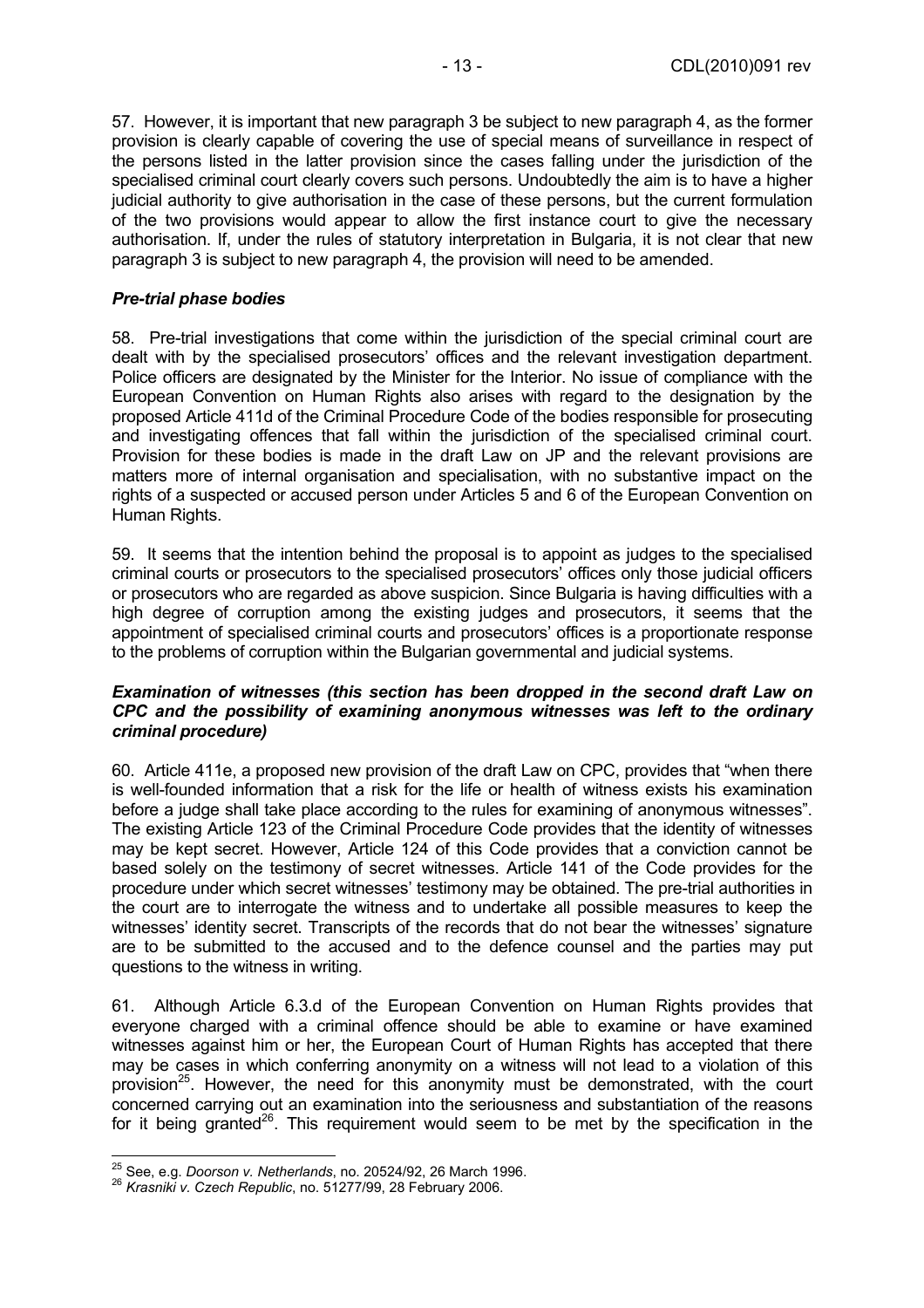proposed Article 411e of the need for "well-founded information that a risk for the life or health of a witness exists".

62. Nonetheless, the justification for a witness's anonymity does not guarantee that the reliance on his or her testimony will not lead to a violation of Article 6.3.d of the European Convention on Human Rights. There is also a need to demonstrate that there was a counterbalancing procedure that was sufficient to enable the defence to challenge the evidence of the anonymous witness and to cast doubt on its reliability. In addition, a conviction should not be based solely or to a decisive extent on anonymous statements $27$ .

63. It may be that in some cases the provision of the defendant and his or her lawyer with a copy of an anonymous witness's testimony and the giving to them of an opportunity to ask the witness questions in writing will be a sufficient counterbalancing procedure to satisfy the European Court of Human Rights<sup>28</sup>, but there will also be cases where seeing the witness is essential to assess his or her demeanour and reliability<sup>29</sup>. Furthermore, the provision in the proposed Article 411e(2) and the existing Article 141 of the Criminal Procedure Code do not indicate what will be the position where a court is faced with basing its verdict to a decisive extent on anonymous statements. There is a need, therefore, to establish the current practice in handling the testimony of anonymous witnesses before concluding that this proposed provision is or is not in compliance with Article 6.3.d of the European Convention on Human Rights.

64. There are several provisions that need to be clarified. For instance, what is meant by providing that a conviction may not be based solely on the testimony of secret witnesses? Does this mean that the other evidence must be sufficient in itself to ground a conviction? If so, then the evidence of the secret witness would be unnecessary. Or, does it simply mean that there must be some other evidence corroborating the testimony of the secret witness? The problem is a delicate one, because the opportunity for questioning a secret witness is necessarily limited. If the identity of the witness is not divulged, then opportunities to pursue a particular line of questioning may be lost. However, it is noted that the establishment of the specialised criminal courts does not in any sense amend the existing rules of procedure in Bulgaria, but merely extends them to cover the new courts.

65. In the case of *Al-Khawaja and Tahery v UK* (Application Nos. 26766/05 and 22228/06) of 20 January 2009, a chamber of the European Court of Human Rights doubted "whether any counterbalancing factors would be sufficient to justify the introduction in evidence of an untested statement which was the sole or decisive basis for the conviction of an applicant." (at paragraph 37). An appeal to the Grand Chamber is pending.

66. An amendment to Article 124 of the Criminal Procedure Code may need to be made to provide that a statement from a secret witness should not be the sole or decisive basis for an indictment or a conviction in order to align the Code with the jurisprudence of the European Court of Human Rights.

#### *Disclosure of bank secret and tax and social security information (this section has been dropped completely by the second draft Law on CPC)*

67. A proposed new Article 411f in the Criminal Procedure Code will require the banks and the tax and social security authorities to disclose information on the request of the administrative head of the specialised prosecutor's office. This requirement for the purpose of criminal proceedings would be an interference with the right to respect for private life under Article 8 of

 $\overline{a}$ 27 See *Doorson v. Netherlands*, no. 20524/92, 26 March 1996 and *Van Mechelen v. Netherlands*, no. 21363/93, 21364/93, 31427/93 and 22056/93, 23 April 1997.<br><sup>28</sup> As in *S N v. Sweden*, no. 34209/96, 2 July 2002.<br><sup>29</sup> As in *Van Mechelen v. Netherlands*, no. 21363/93, 21364/93, 31427/93 and 22056/93, 23 April 1997.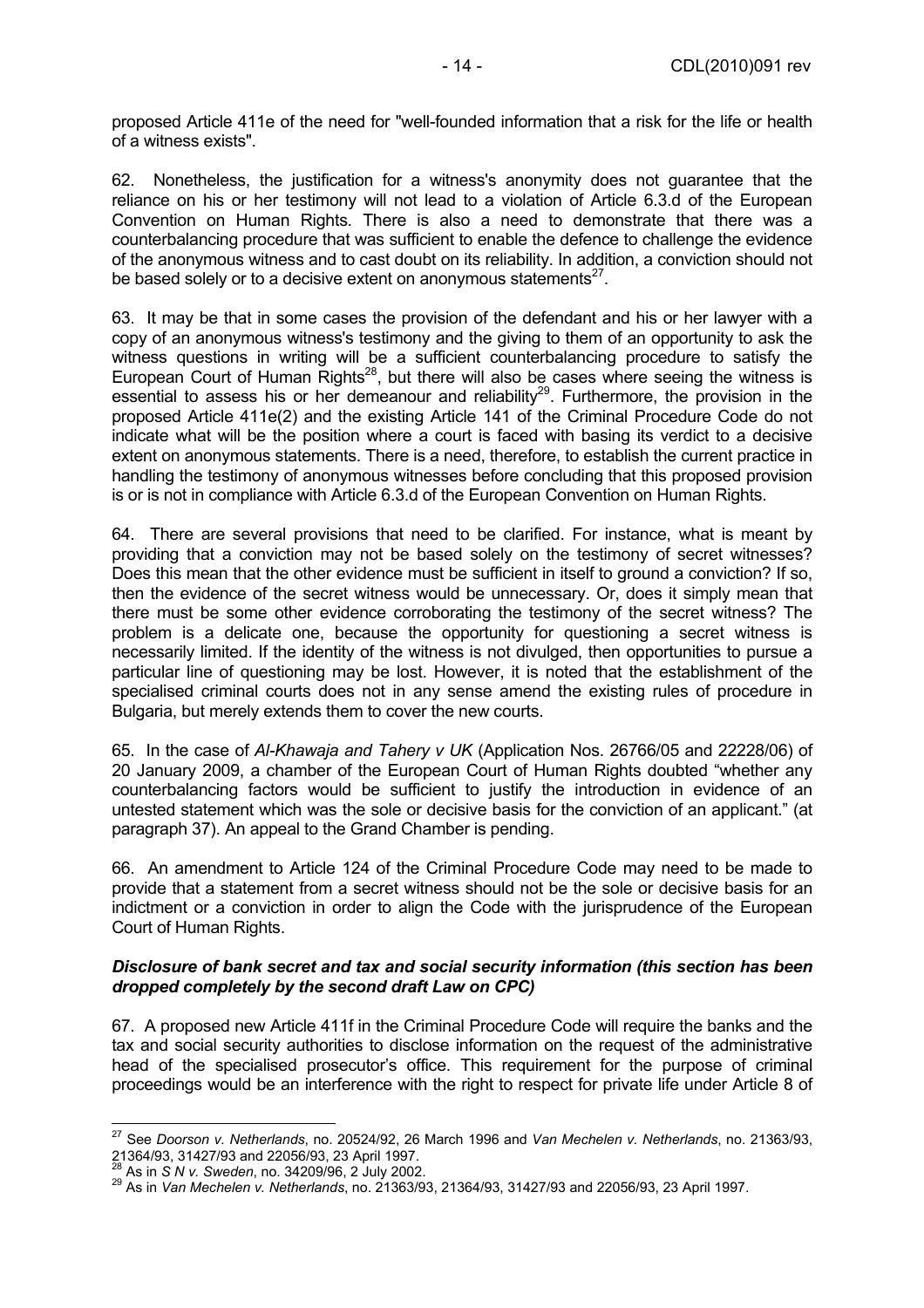the European Convention on Human Rights. However, it is one that is capable of being justified and the nature of the offences within the jurisdiction of the specialised criminal court is likely to lead the European Court of Human Rights to regard the creation of such a requirement in the proposed Article 411f as necessary for a legitimate aim. Nonetheless such a conclusion would also require that there be in place effective and adequate safeguards against abuse, particularly as regards disclosure by the specialised prosecutor's office of information received that is not linked to the prosecutor and does not adversely affect persons who are not the object of a prosecution<sup>30</sup>. There is a need, therefore, to clarify whether any such safeguards exist in order to determine whether or not the proposed duty of disclosure is compatible with the requirements of Article 8 of the European Convention on Human Rights.

#### *Prosecutorial powers after closure of an investigation*

68. No issue of compliance with the European Convention on Human Rights arises with regard to the prosecutor's powers after the closure of the investigation in the proposed Article 411g of the Criminal Procedure Code. These powers are the normal ones to be exercised at the conclusion of an investigation into an alleged offence.

#### *Procedural rules (the second draft Law on CPC has kept very few special rules of procedure in order to really keep the specialised courts a part of the judicial system)*

69. Article 411h introduces stricter rules for trials before the specialised criminal court than the ones that exist for ordinary courts. This includes the obligation for rapporteurs to send the case to public hearing within 15 days, the exclusion of private prosecutors and civil plaintiffs, the serving of summons etc. by special persons belonging to the court, to the Ministry of Interior or the Ministry of Justice, the obligation to appear before the specialised criminal court regardless of other summons to appear before other courts, witnesses or experts who did not appear without a valid excuse are to be brought before the court the next day for trial, the time limit of 15 days for the court to deliver its verdict. It seems that the procedure was drafted to follow a very strict line that leads to a particularly rapid result, leaving no room for diverting tactics.

70. No issue of compliance with the European Convention on Human Rights arises with regard to the arrangements for composing panels and designating a judge-rapporteur in the proposed Article 411h(1) and (2) of the Criminal Procedure Code. The former is part of the guarantee of impartiality and the latter is a normal practical arrangement.

71. Although it is not a constitutional right of civil plaintiffs to be heard during criminal proceedings, and there is no right under the European Convention on Human Rights either to have someone prosecuted<sup>31</sup> or to join a prosecution as a civil party<sup>32</sup>, their exclusion from a hearing (Article 411h(3)) that is public might be questionable and is a departure from the normal arrangement in criminal proceedings. The reasons provided in the explanatory memorandum to this draft Law is to reduce the length of proceedings and that civil plaintiffs will have the possibility of filing a civil claim and that, in any case, it was not sure whether his or her claim would be dealt with by a criminal court judge. These are valid reasons, and the exclusion being proposed is not, in principle, problematic and it is unlikely the different treatment of victims in cases before the specialised criminal courts as compared with those before other criminal courts will be seen as lacking an objective and reasonable justification so as to be in breach of the prohibition of discrimination in Article 14 of the European Convention on Human Rights. A different conclusion on this point might, however, be reached if there was no possibility of victims of the offences within the jurisdiction of the specialised criminal courts still having available to them the possibility of bringing civil proceedings against the alleged offender. The

<sup>&</sup>lt;sup>30</sup> See, e.g. Z v. *Finland*, no. 22009/93, 25 February 1997 and *M S v. Sweden*, no. 20837/92, 27 August 1997.<br><sup>31</sup> *Perez v. France* [GC], no. 47287/99, 12 February 2004.<br><sup>32</sup> *Ernst and Others v. Belgium*, no. 33400/96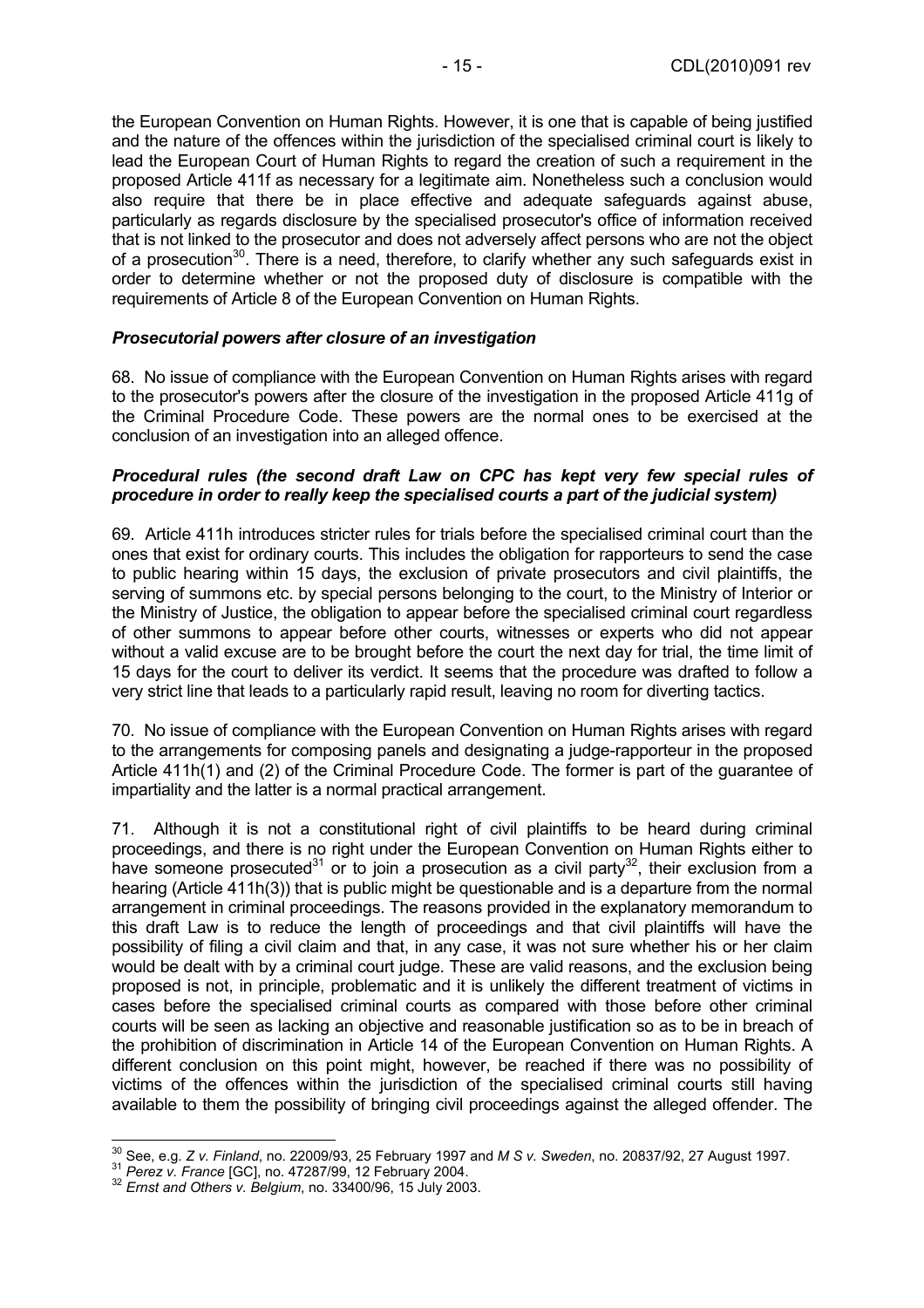absence of such a possibility would not only support a finding of unjustified discrimination but would have implications for the protection of civil and property rights under Article 6 and Article 1 of Protocol No. 1, as well for the right to an effective remedy under Article 13. The existence of such an alternative remedy should thus be clarified.

72. Furthermore, Article 7 provides for the discontinuance of proceedings in cases that fall within the jurisdiction of the specialised criminal courts and the subsequent transfer of the cases to those courts without the possibility of being a civil party would amount to a determination of the civil rights of any victims who had already joined the proceedings as a civil party<sup>33</sup>. The absence of any alternative means of civil redress would undoubtedly be regarded by the European Court of Human Rights as failing to strike a fair balance between the requirements of the general interest of the community and the need to safeguard the fundamental rights of individuals.

73. No issue of compliance with the European Convention on Human Rights arises with regard to the arrangements for serving summons, messages and papers in the proposed Article 411h(4) of the Criminal Procedure Code. These deal with important practical arrangements for the processing of a case.

74. No issue of compliance with the European Convention on Human Rights ought also to arise with either the priority to be given by participants in proceedings before the specialised criminal courts over other courts or the ability to compel the attendance of witnesses and experts in the proposed Article 411h(5) and (6) of the Criminal Procedure Code. However, while the priority is understandable, given the objective set for the specialised criminal courts, there is a need to clarify that the duty of compliance with it does operate as an effective exoneration from any liability that might arise from not attending proceedings in other courts. The compulsion to attend for witnesses and experts without an excusable reason would be consistent with the deprivation of liberty permitted under Article 5.1.b. of the European Convention on Human Rights "in order to secure the fulfilment of any obligation prescribed by law". However, consideration needs to be given to the practical operation of this compulsion as it could lead to the absence of experts and witnesses from other proceedings, thereby affecting both their fairness and their determination within a reasonable time.

75. No issue of compliance with the European Convention on Human Rights arises with regard to the arrangements for deliberation and delivering a verdict in the proposed Article 411h(7) of the Criminal Procedure Code. These ensure that the accused person has the last word and he or she should thus have the required opportunity to respond to all evidence and submissions of the prosecution. The deadline for the verdict ought also to facilitate compliance with the requirement for a trial within a reasonable time. Nonetheless, the practicability of compliance including the workload of the judges of the specialised criminal court - will need to be kept under review, not only to avoid a failure to observe compliance with the deadline, but also to ensure that attempts to comply with it do not lead to verdicts that fail to give proper consideration to all the submissions of the defence<sup>34</sup>. Also, since the normal rule in Bulgaria is for verdicts to be given immediately, it might be considered that the delay in giving the verdict could leave open the possibility of influence. Furthermore, this added delay seems to be at odds with the general commitment to speed and there seems to be no need for a delay of 15 days.

<sup>&</sup>lt;sup>33</sup> Cordova v. Italy (No. 1), no. 40899/98, 30 January 2003.

<sup>&</sup>lt;sup>34</sup> See, e.g. *Gradinar v. Moldova*, no. 7170/02, 8 April 2008.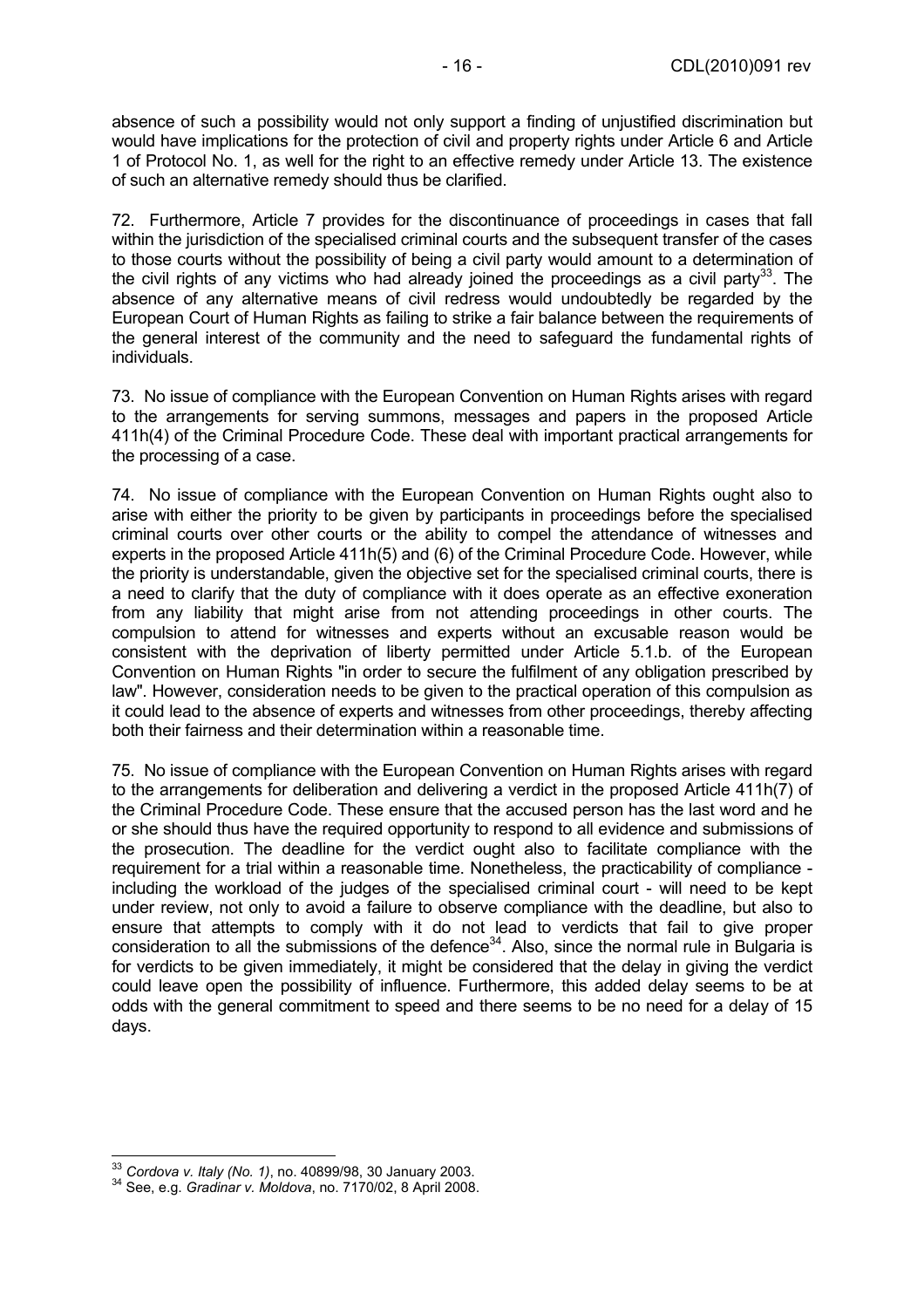### *Appeals (all reference to a specific procedure has been dropped by the second draft Law on CPC)*

76. The right of appeal to the second instance courts by the prosecutor, the accused or his or her counsel, is set out in the specific rules. No issue of compliance with the European Convention on Human Rights arises with regard to the arrangements made for appeals in the proposed Article 411i of the Criminal Procedure Code, which deal with the initiation of appeals, the applicable procedural rules and the deadline for determination. The rest is referred to in the general rules of procedure.

### *General rules*

77. The principle of equality of arms requires that each party must be afforded a reasonable opportunity to present his or her case under conditions that do not place him or her at a substantial disadvantage *vis-à-vis* his or her opponent. Furthermore, in preventing such a disadvantage from arising, the European Court of Human Rights has underlined the importance of procedural rules in protecting a defendant against any abuse of authority, since the defence is the most likely to suffer from omissions and lack of clarity in such rules<sup>35</sup>. The stipulation in the proposed Article 411 of the Criminal Code (in the first draft Law on CPC) that, insofar as there are no special rules in the new Chapter, the general rules are to apply is thus of considerable importance in preventing defendants being placed in a state of uncertainty and thus at a considerable disadvantage *vis-à-vis* the prosecution, leading to a trial which is not fair and in violation of Article 6.1 of the European Convention on Human Rights.

### *Transitional provisions*

78. The transitional provisions foresee technical changes with respect to a number of special laws, which are needed due to the changes made to the Criminal Procedure Code. Apart from the issue already raised regarding civil parties<sup>36</sup>, no issue of compliance with the European Convention on Human Rights arises with regard to the provisions in Articles 4-8 of the draft Law. However, only Article 7 - which deals with the handling of proceedings under way when the draft Law enters into force - really merits the description 'Transitional Provisions'. Articles 4- 6 actually deal with consequential amendments required by the adoption of the provisions in the draft Law on CPC and Article 8 concerns this draft Law's entry into force. A more accurate description of these provisions would benefit those who have to implement this draft Law in the event of it being adopted.

### **VI. CONCLUSION**

79. It seems clear, from the explanatory memoranda to the draft Law on JP and both draft laws on amending the CPC, that there is a major problem at present with corruption and organised crime in Bulgaria.

80. The setting up of specialised courts may be a good solution to deal with the most serious crimes involving organised crime and corruption in public office, which would be staffed by persons appointed by the Supreme Judicial Council using the normal procedure for the appointment of judges, which presumably will exercise such care as it possibly can to avoid appointing any corrupt persons to these positions.

<sup>35</sup> *Coëme and Others v. Belgium*, nos. 32492/96, 32547/96, 32548/96, 33209/96 and 33210/96. 22 June 2000, at paragraphs 102-103.

See paragraphs 66-67.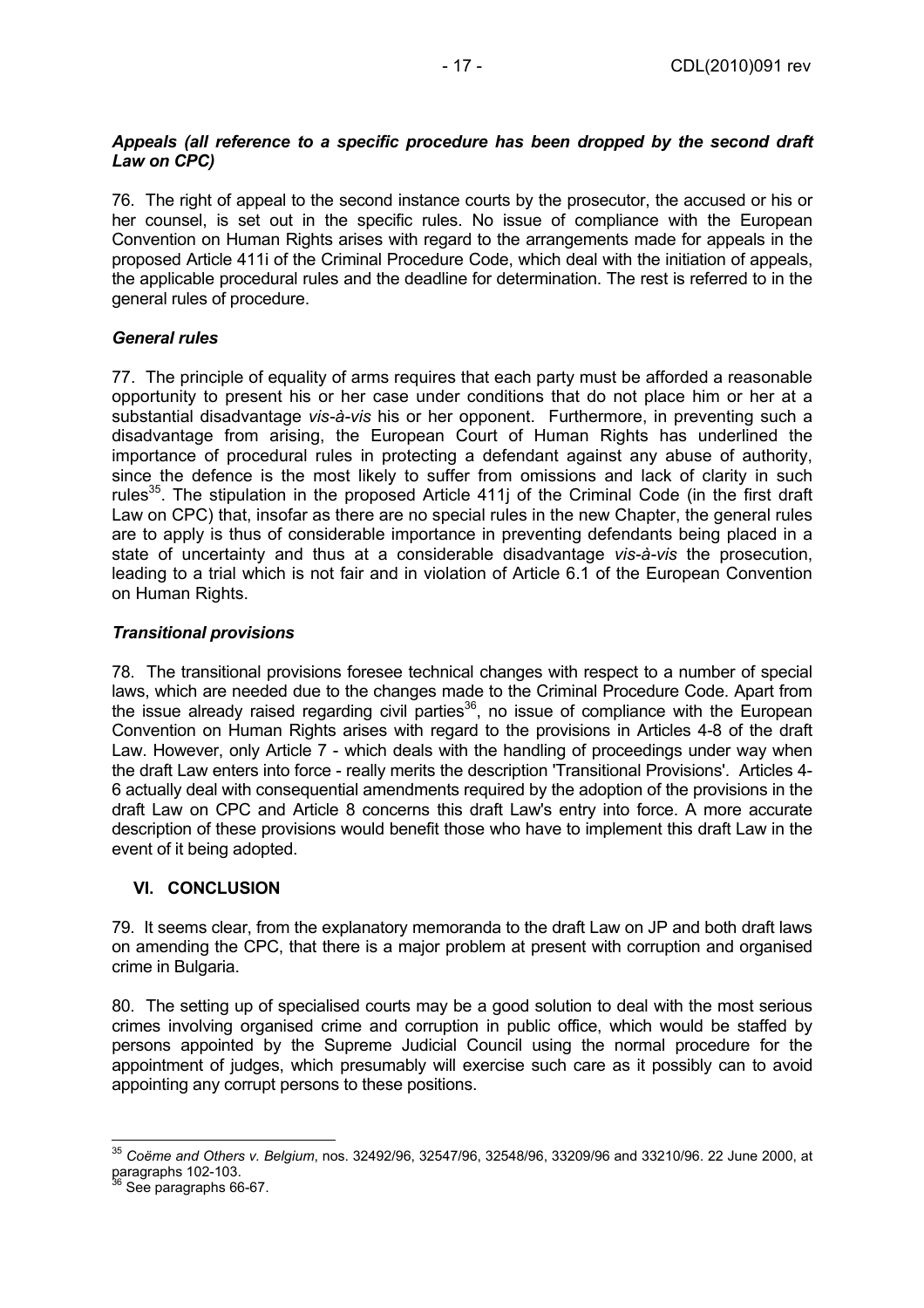81. The second draft Law on CPC seems, much more than the first draft, to be endeavouring to respect the rights of the defence and basic human rights with aim of establishing a competent, efficient and very rapid procedure in order to fight organised crime. Although this is welcome, it is, in the Venice Commission's view, going to be important to monitor how this works out in practice, particularly, but not exclusively, with regard to the work of the prosecutors who still have a very wide power to direct the pre-trial investigation and the trial towards the specialised court. This power seems to be contained by the fact that the criminal procedure before the specialised criminal court is (with very few exceptions) the ordinary procedure. Monitoring by courts in individual cases of appeal and cassation, by the Constitutional Court and by the legal community, both on a national and international level will probably be the best guarantee for a correct application of the new provisions.

82. In particular, it is to be welcomed that:

- the Bulgarian authorities have not followed the solution proposed in some other jurisdictions of removing existing members of the judiciary from their post and requiring them to apply again if they wish to be judges;
- the specialised criminal courts are to operate under the normal substantive law and procedural law (including the law of evidence), which applies in Bulgaria;
- experience is guaranteed by the requirement of long professional practice and the fact that a person's character is also taken into consideration in the nomination procedure, that the nomination procedure is the same as for ordinary judges;
- not all rights of the defence and the victims are to be sacrificed to the requirement of more speediness (this relates only to the second draft Law on CPC).

83. The following modifications are required to bring the relevant provisions into line with European standards (this relates to the first draft Law on CPC):

- the provision of very specific substantiation for a military court to have jurisdiction over civilians or the amendment of the proposed Article 411a(8) to remove this possibility;
- the inclusion of an express statement that the new Article 174.3 of the Criminal Procedure Code is subject to new Article 174.4;
- the adoption of more appropriate headings for Articles 4-6 and 8 of the draft Law on CPC.

84. The following points need clarification on issues as to the compliance of the relevant provisions with European standards:

- whether or not the general requirements for judicial appointments in Article 162.3- 5 of the Law on JP are also applicable to those appointed as judges in the specialised criminal courts;
- whether or not the jurisdiction over the offences in the proposed Article 411a(1) applies to all persons suspected of committing them and thus includes the categories of persons listed in the proposed Article 411a(2) (the second draft Law on CPC has abolished a jurisdiction for certain categories of persons);
- whether any safeguards against abuse exist with regard to the duty of disclosure in the proposed Article 411f (not applicable to the second draft Law on CPC);
- whether there is any possibility of victims of the offences within the jurisdiction of the specialised criminal courts having available to them the possibility of bringing civil proceedings against the alleged offender (not applicable to the second draft Law on CPC);
- whether the duty of compliance with the priority accorded to proceedings in the specialised criminal court operates as an effective exoneration from any liability that might arise from not attending proceedings in other courts;